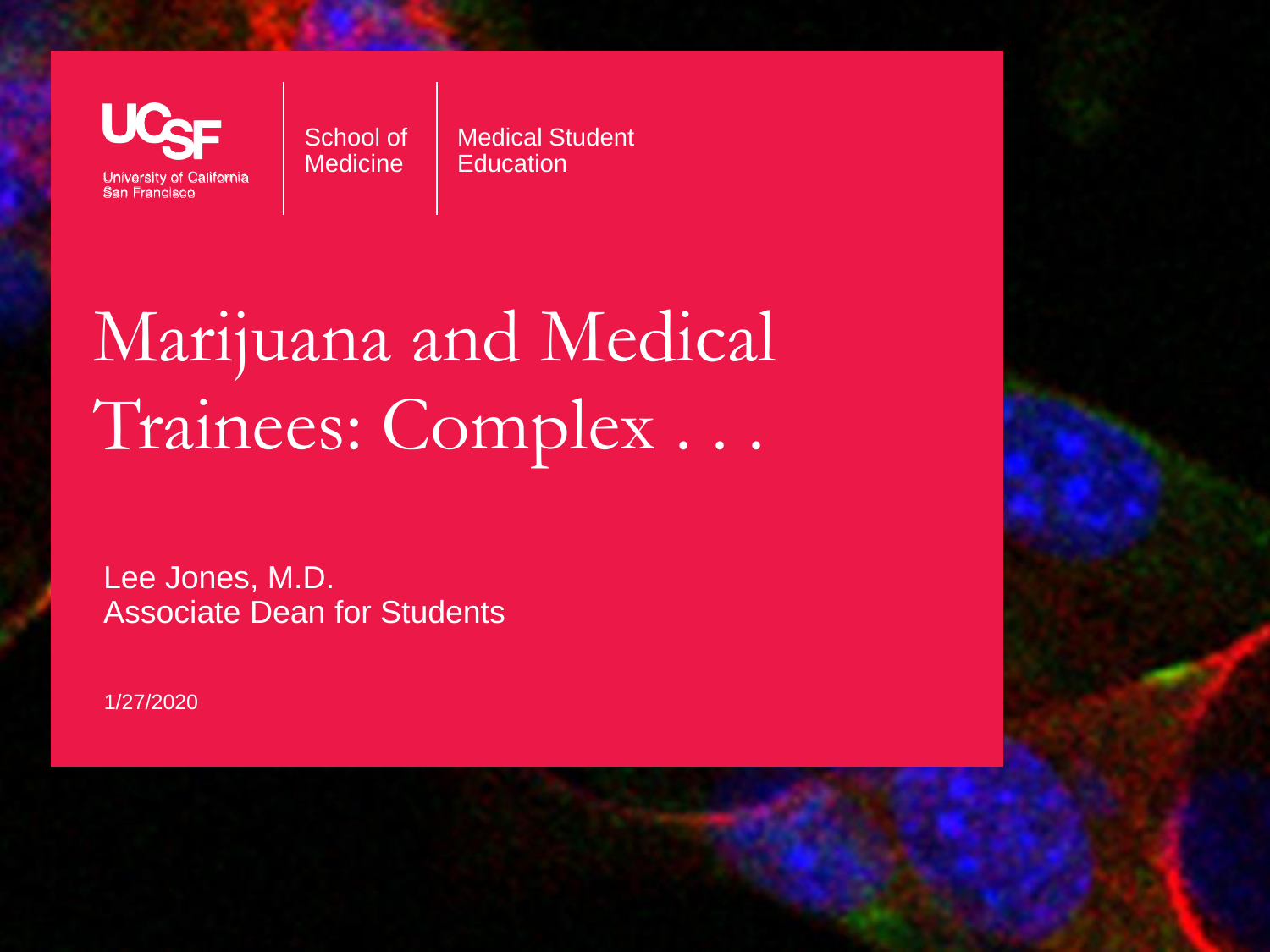#### Session

- **Disclaimer**
- **Marijuana Metabolism and Effects**
- **E** Marijuana Laws
- **In Marijuana Use in Medical Trainees**
- **Example 3 ACOMMENTS**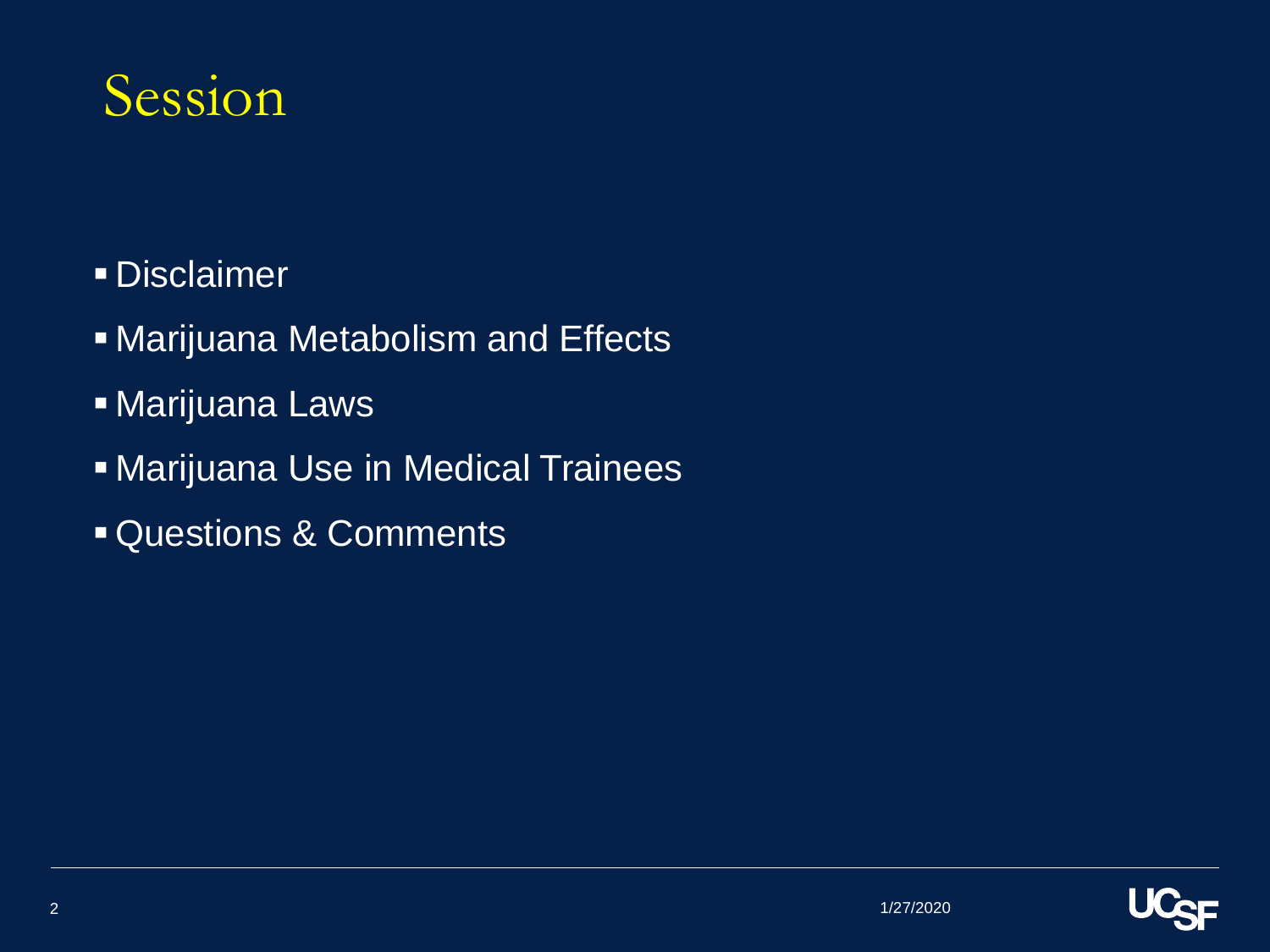

#### Not Covered, but important: Treatment

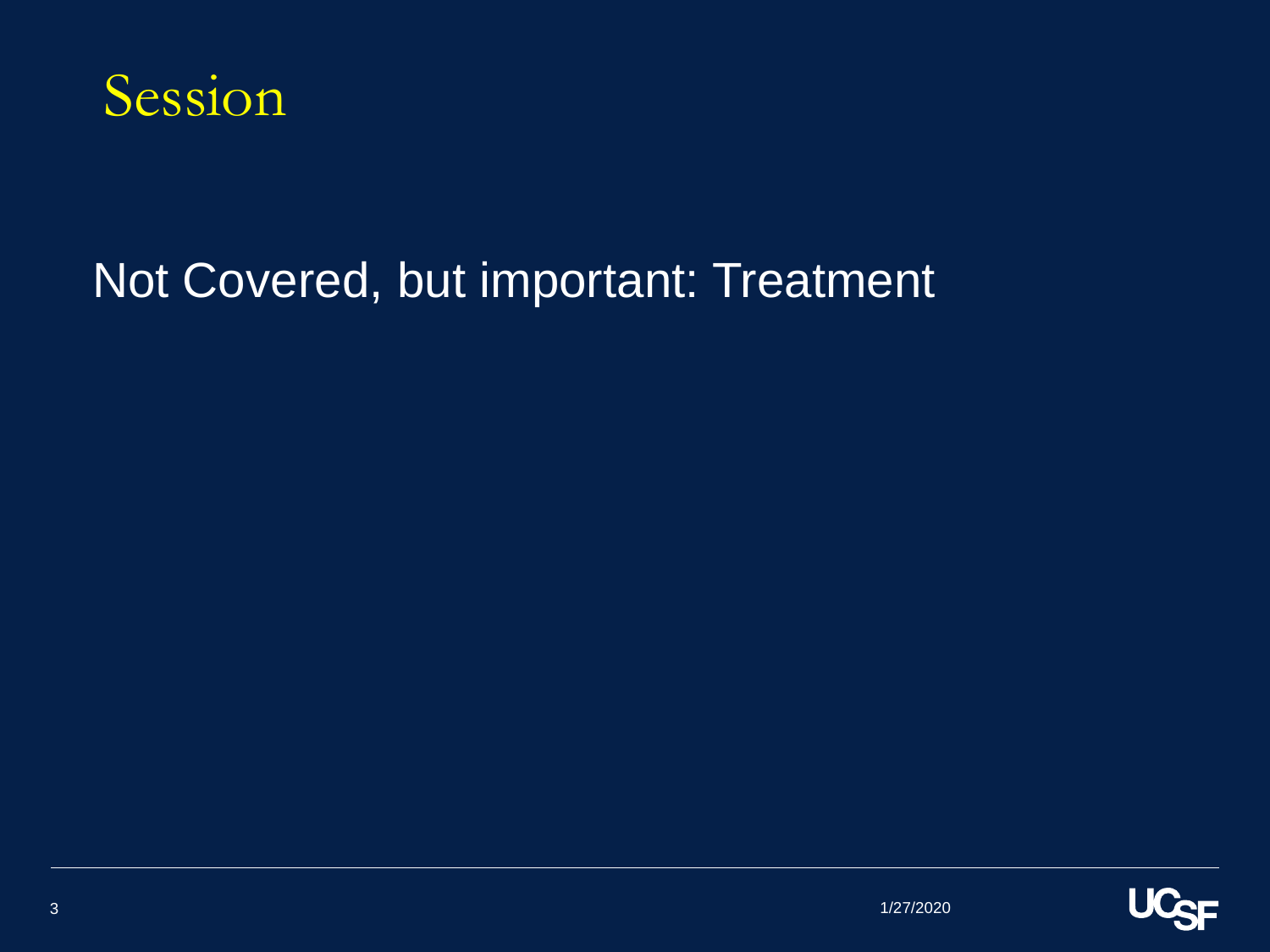#### Disclaimer

**I am not a substance use disorder expert.** 

**I** am not a legal expert.

 $\rightarrow$  Seek both at your own institution.

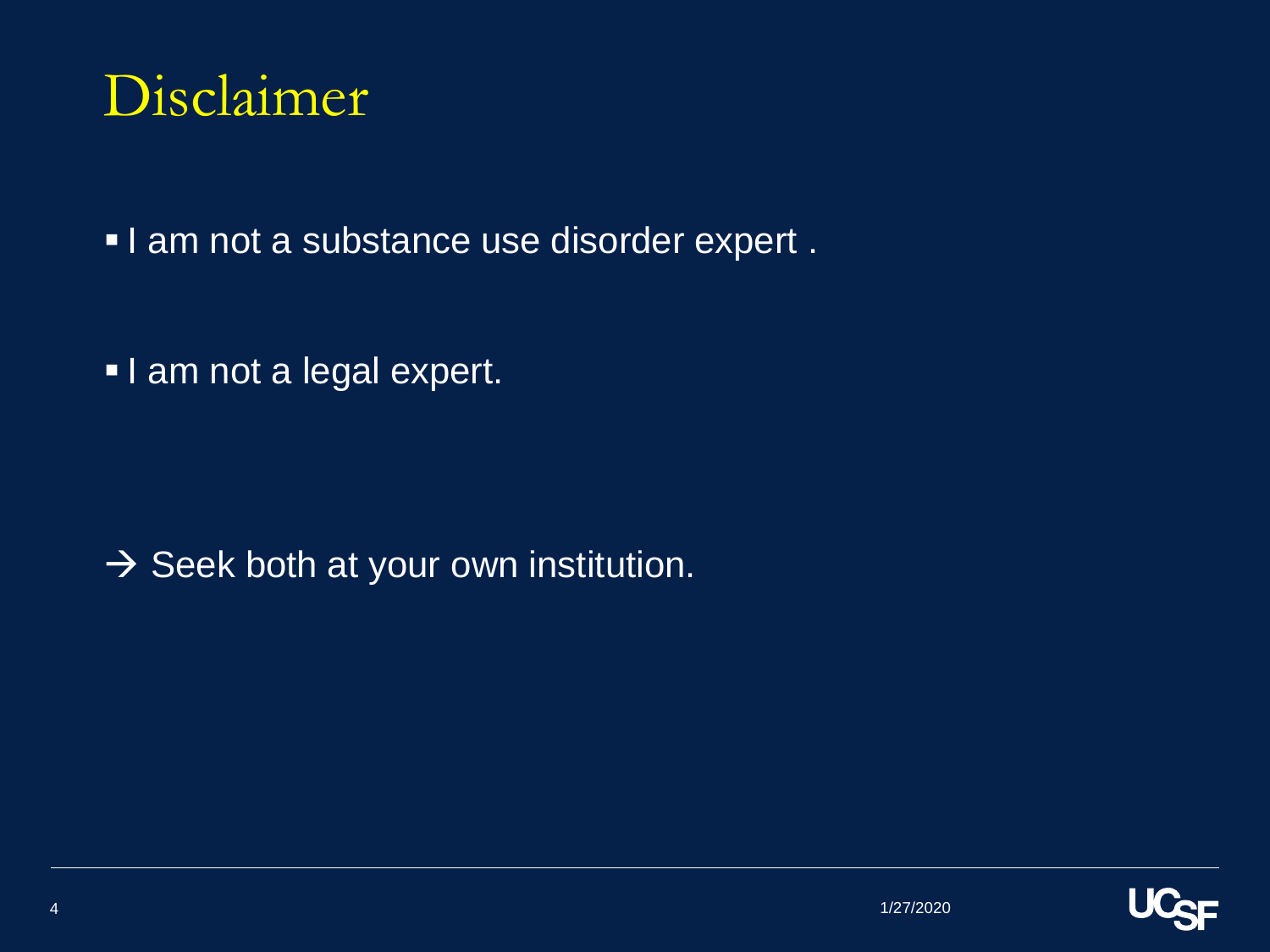# Marijuana Facts

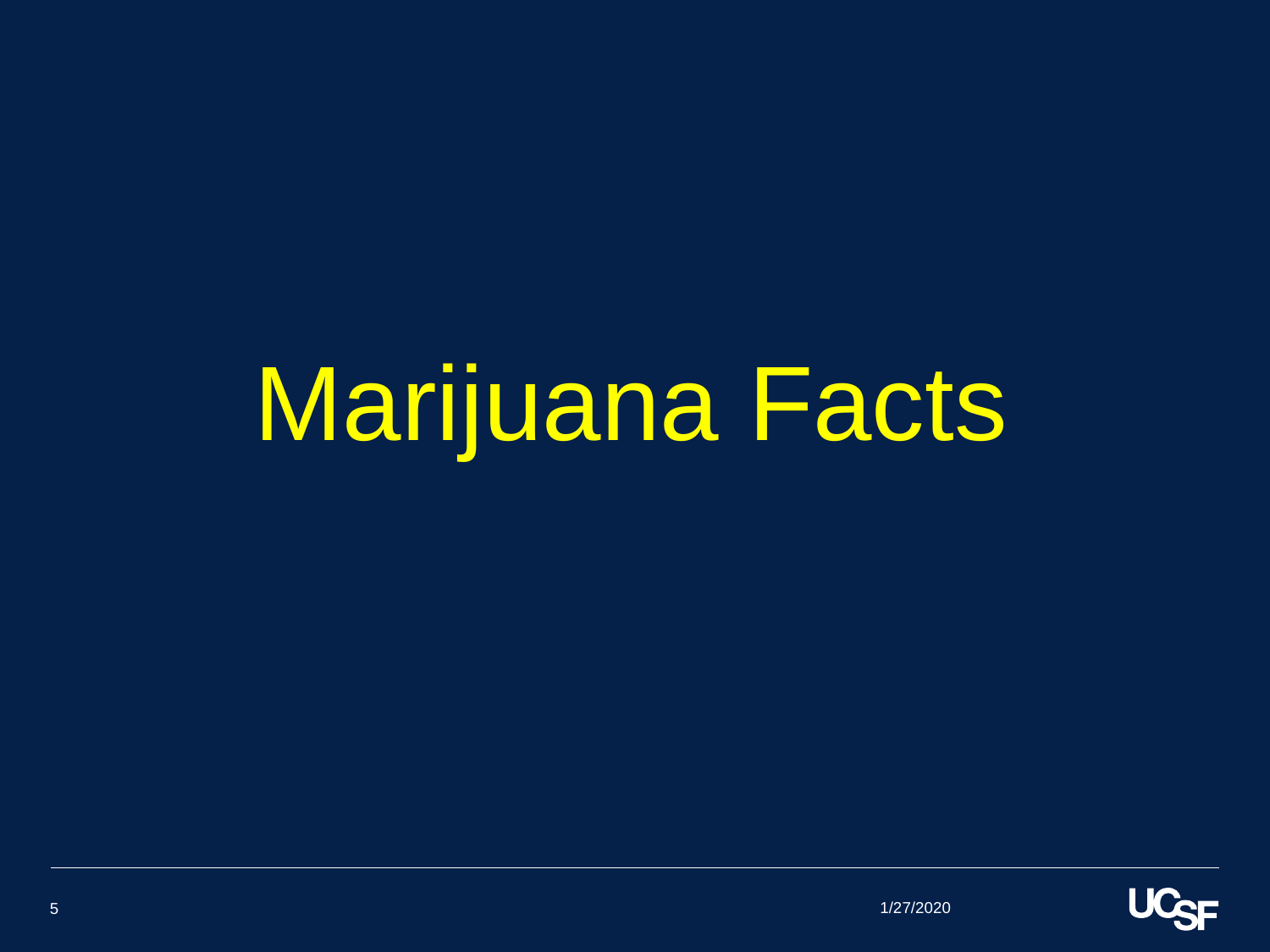

According to an end of the year CBS News Poll, support for legal pot hit a new high in 2019, with 65% of U.S. adults saying marijuana should be legal. And, for the first time in CBS News polling, a majority of Republicans (56%) favored legal marijuana. While people ages 65 and over continued to be the least likely age group to support marijuana legalization, slightly more of them favored it (49%) than opposed it (45%) in the 2019 poll.

https://www.cbsnews.com/news/where-is-marijuana-legal-in-2020 [illinois-joins-10-other-states-legalizing-recreational-pot-2020-01-01/](https://www.cbsnews.com/news/where-is-marijuana-legal-in-2020-illinois-joins-10-other-states-legalizing-recreational-pot-2020-01-01/)

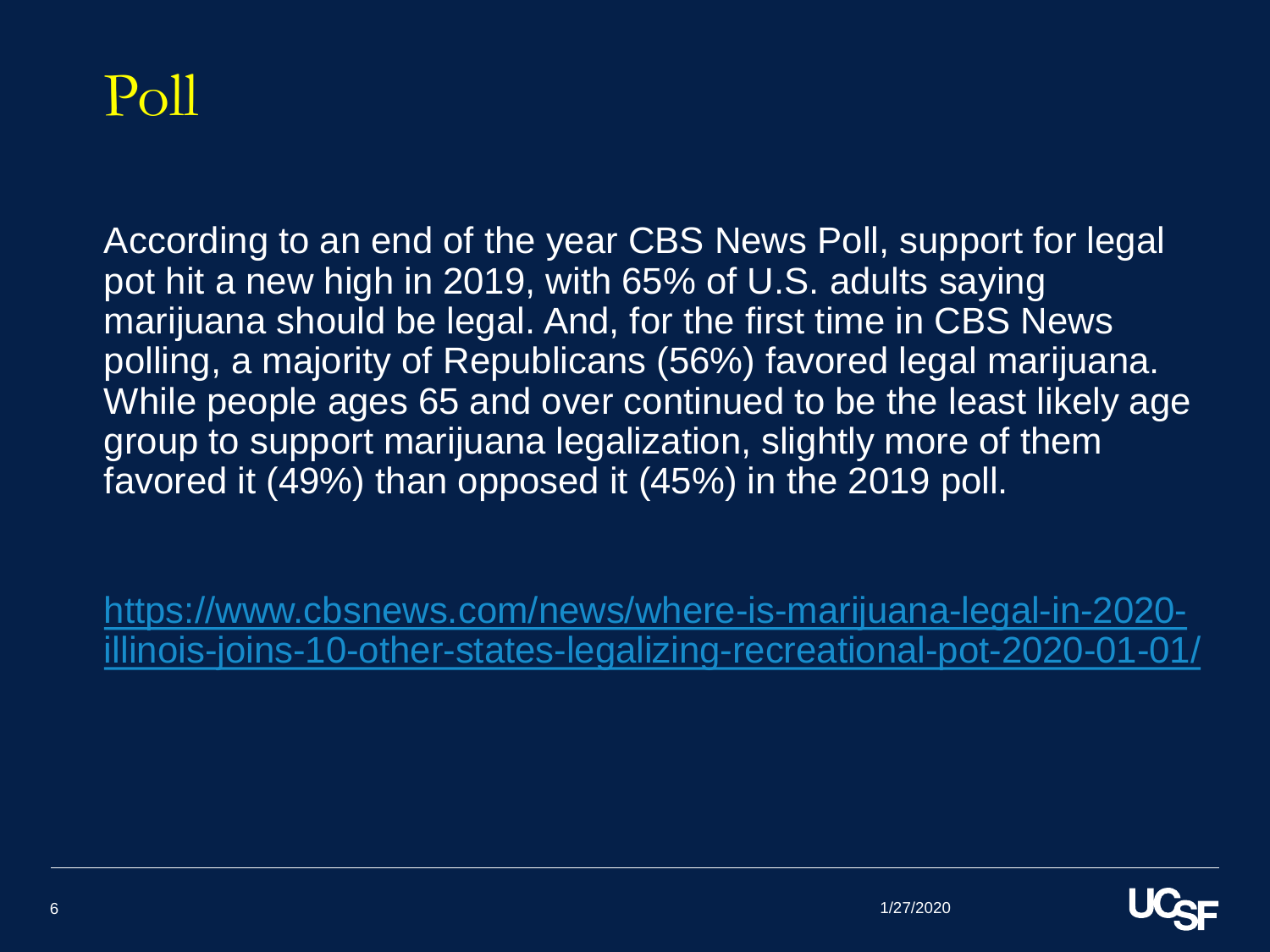"Marijuana is the most commonly used psychotropic drug in the United States, after alcohol. In 2018, more than 11.8 million young adults reported marijuana use in the past year.3" (SAMHSA)

National Institute on Drug Abuse; National Institutes of Health; U.S. Department of Health and Human Services.

https://www.drugabuse.gov/publications/drugfacts/marijuana

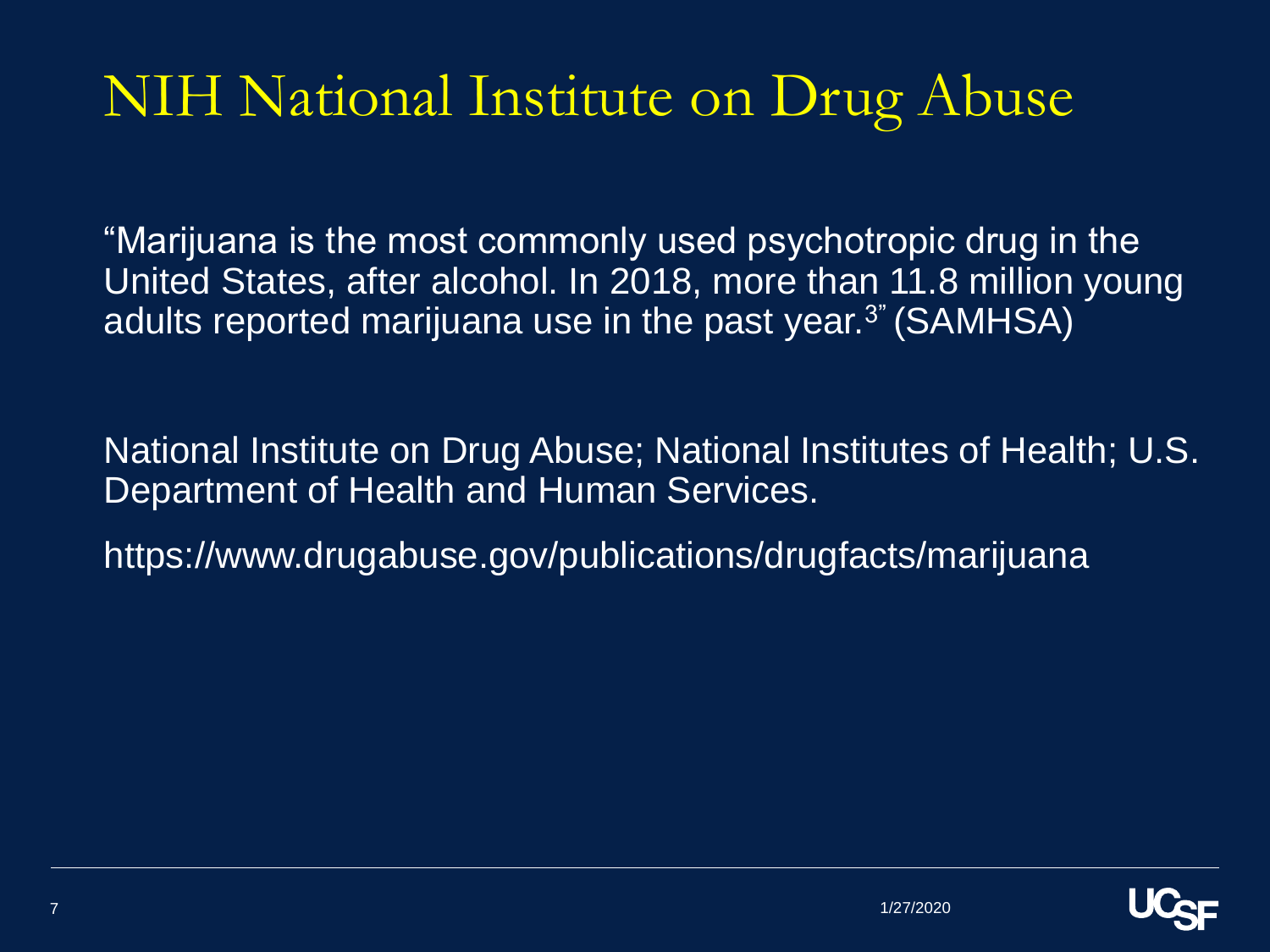Marijuana:

- Onset & Duration:
	- Smoking: effects almost immediately & lasts 1-3 hours
	- GI: effects in 30 60 minutes & lasts "many hours"

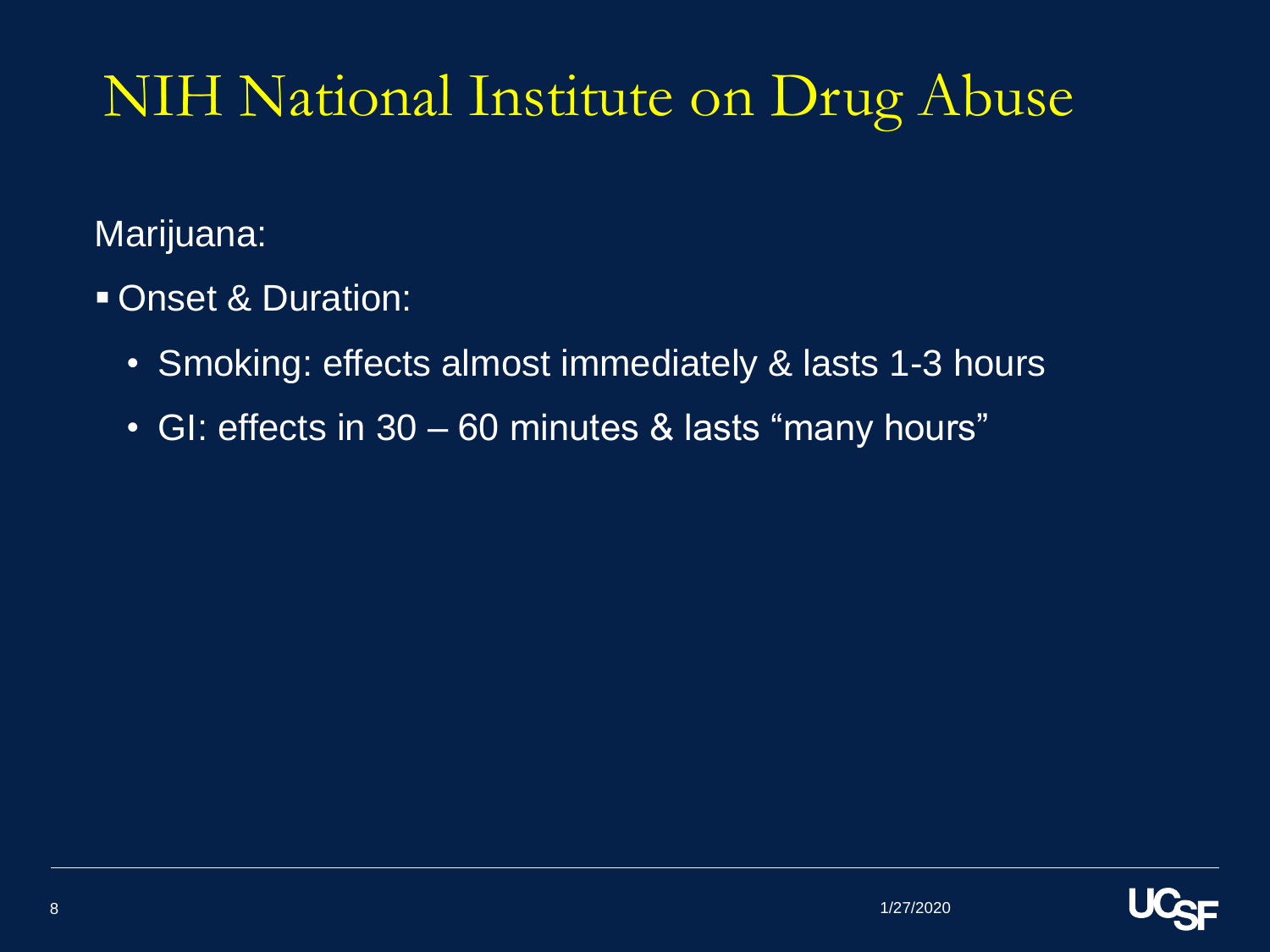Marijuana Effects:

- Euphoria
- **Example 3 Sense of relaxation**
- **Example,** altered senses (for example, seeing brighter colors)
- **Example 1** altered sense of time
- **E** changes in mood
- impaired body movement
- **E** difficulty with thinking and problem-solving
- impaired memory
- **E** hallucinations (when taken in high doses)
- **E** delusions (when taken in high doses)
- **Pasable 1 psychosis (risk is highest with** regular use of high potency marijuana) \*

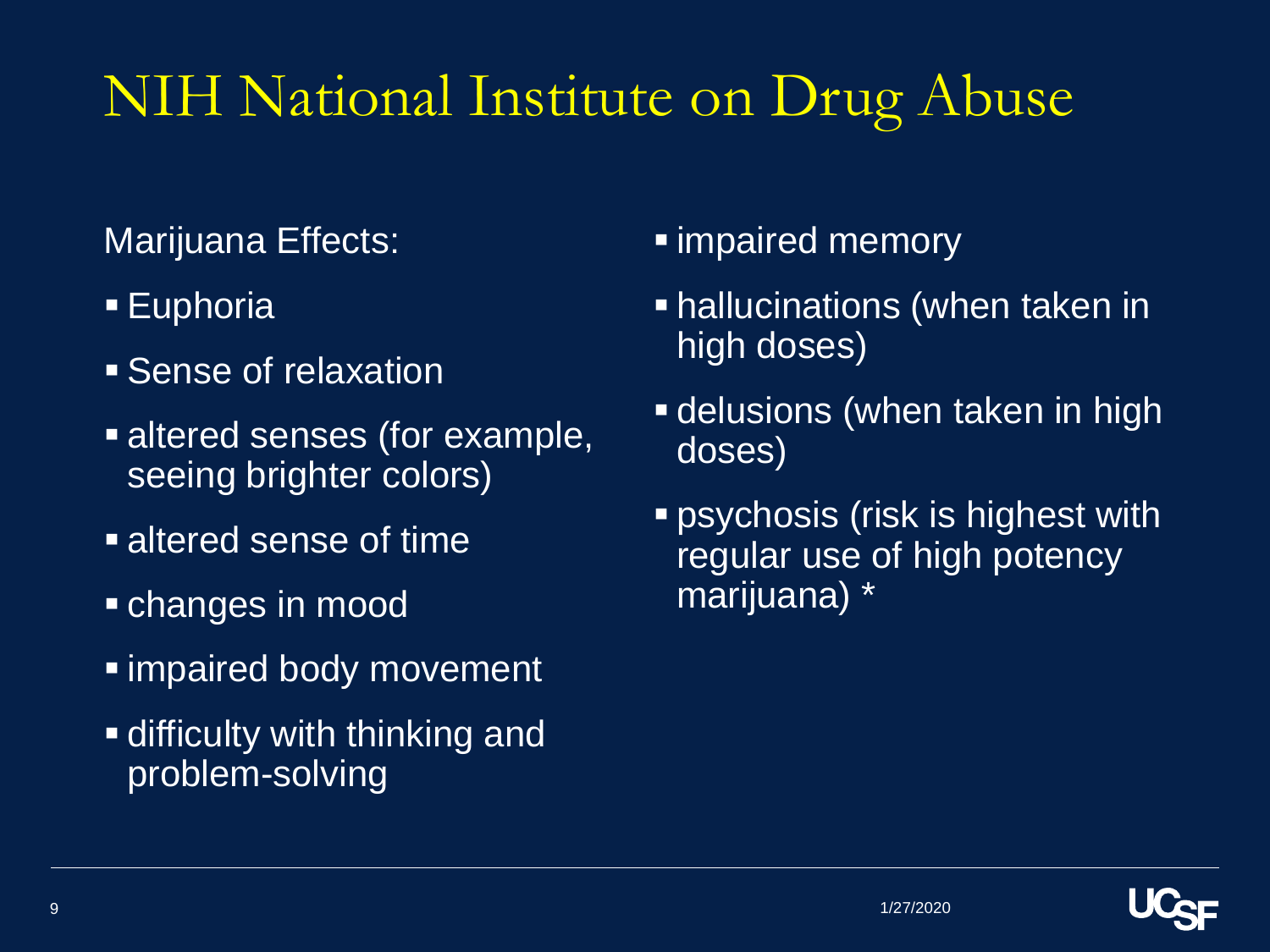#### Effects & Detection

"Smoking cannabis produces levels of THC in blood plasma that can be detected almost immediately and which reach peak concentrations within minutes ([Grotenhermen, 2003](https://www.ncbi.nlm.nih.gov/pmc/articles/PMC3037578/%23R21)). THC is fat soluble and, therefore, easily stored and released into the bloodstream ([Grotenhermen, 2003\)](https://www.ncbi.nlm.nih.gov/pmc/articles/PMC3037578/%23R21). Because it is fat soluble, THC has a long half-life and can be detected in urine anywhere from one day to more than a month after ingestion (Huestis et al., [1996\). The psychoactive effects of cannabis are experienced](https://www.ncbi.nlm.nih.gov/pmc/articles/PMC3037578/%23R27) immediately after smoking, with peak levels of intoxication occurring after approximately 30 minutes and lasting several hours ([Grotenhermen, 2003](https://www.ncbi.nlm.nih.gov/pmc/articles/PMC3037578/%23R21))."

Crean RD, Crane NA, Mason BJ. An evidence based review of acute and long-term effects of cannabis use on executive cognitive functions. *J Addict Med*. 2011 Mar;5(1):1- 8. doi: 10.1097/ADM.0b 013e31820c23fa.

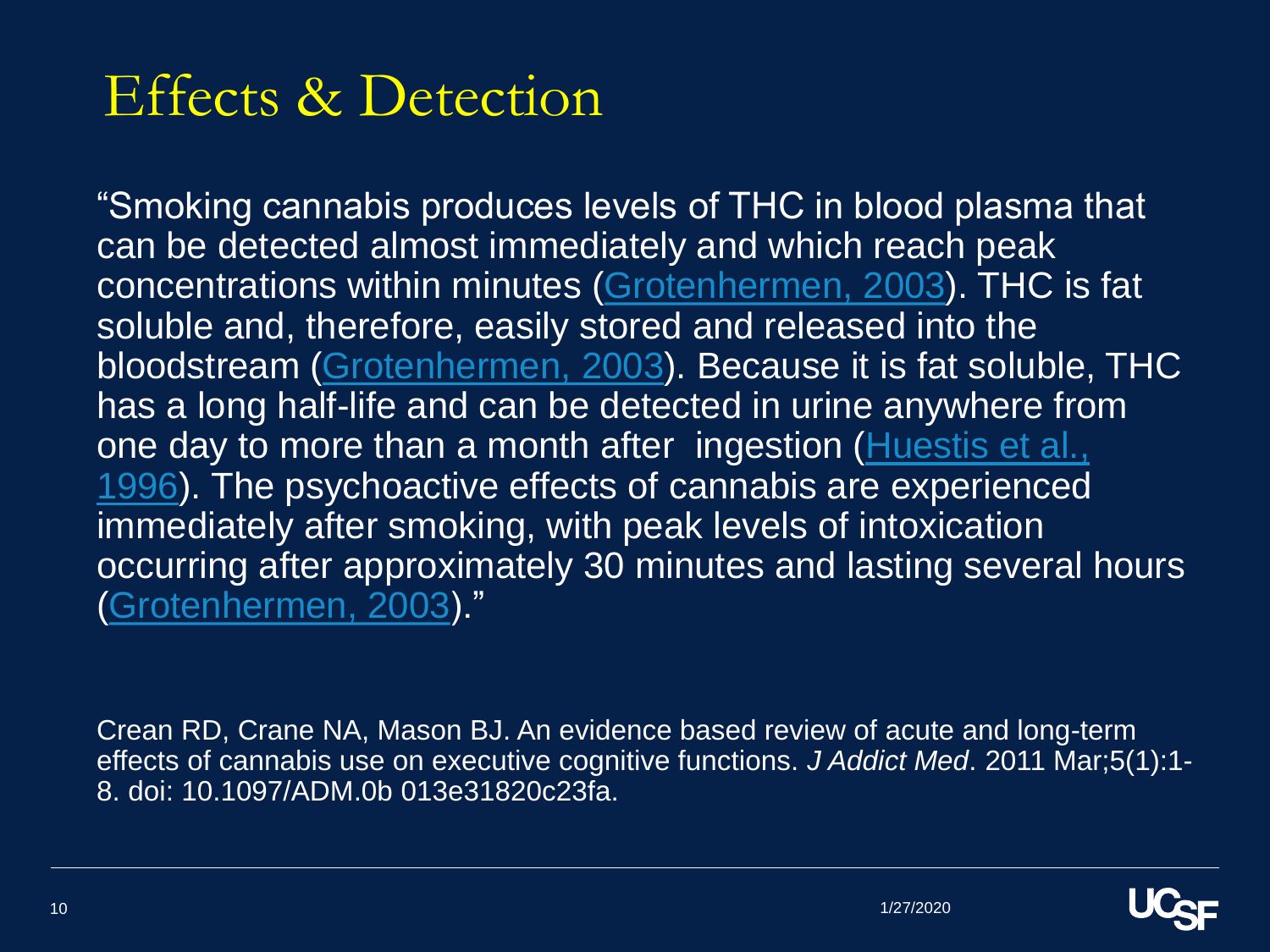## Approximate Drug Detection Time in Urine

| Marijuana                 |          |
|---------------------------|----------|
| Single use                | 3d       |
| Moderate use (4 times/wk) | $5-7d$   |
| Chronic use (daily)       | $10-15d$ |
| Chronic heavy smoker      | $>30$ d  |

Moeller, KE, Kissack JC, Atayee RS, Lee KC. Clinical Interpretation of Urine Drug Tests: What Clinicians Need to KnowAbout Urine Drug Screens *Mayo Clinic Proc.* 2017 May;92(5):774-796. doi: 10.1016/j.mayocp.2016.12.007. Epub 2017 Mar 18.

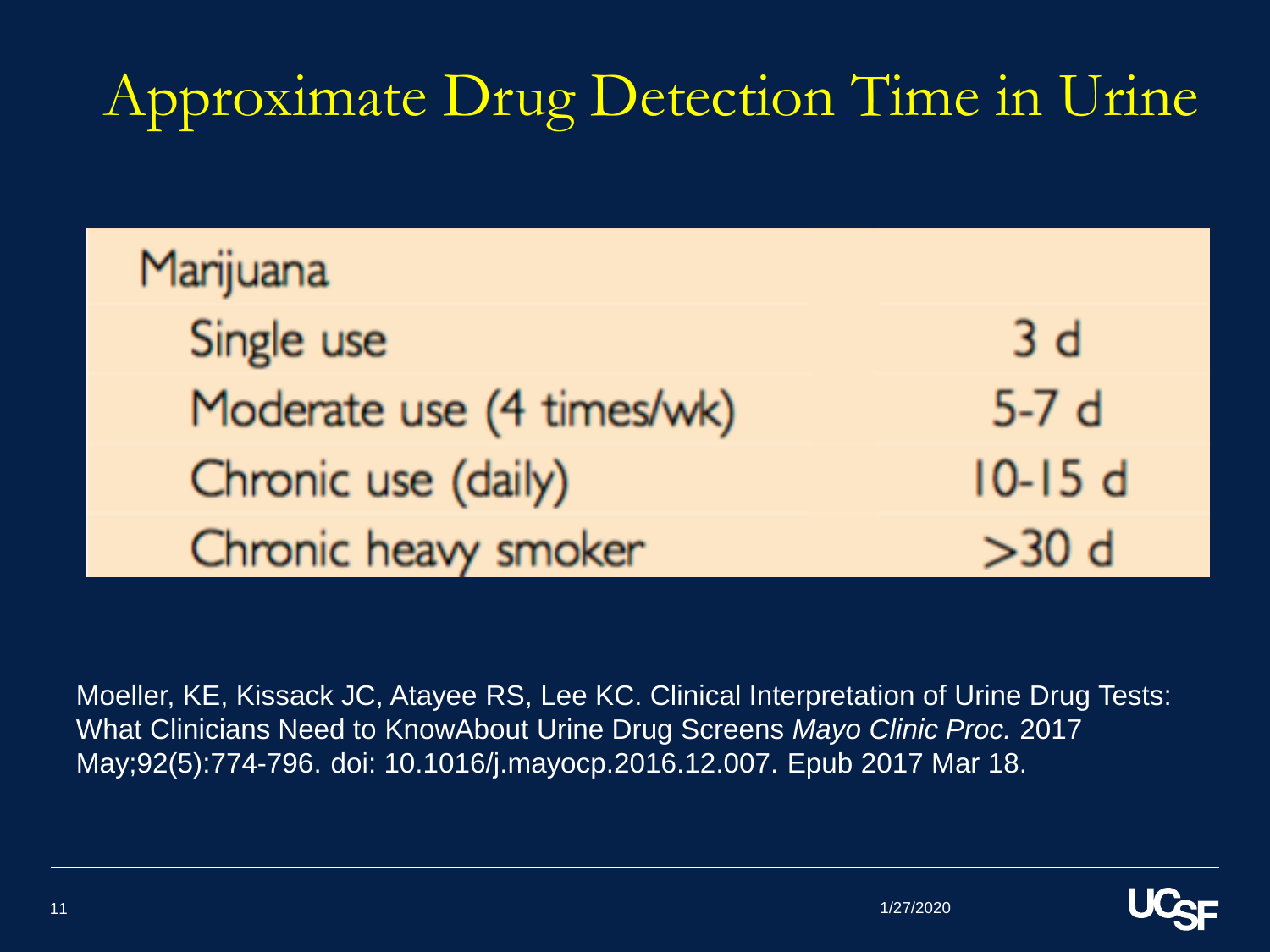## FDA Approved THC

"There are 2 FDA-approved prescription medication forms of THC. Dronabinol, a synthetic version of THC, and nabilone, a synthetic cannabinoid similar to THC, are indicated for chemotherapyinduced emesis and anorexia in patients with AIDS (dronabinol only).<sup>60, 61</sup> Dronabinol will test positive for THC on UDTs, whereas nabilone tests negative for THC due to its distinct metabolites.<sup>65"</sup>

Moeller, KE, Kissack JC, Atayee RS, Lee KC. Clinical Interpretation of Urine Drug Tests: What Clinicians Need to KnowAbout Urine Drug Screens *Mayo Clinic Proc.* 2017 May;92(5):774-796. doi: 10.1016/j.mayocp.2016.12.007. Epub 2017 Mar 18.

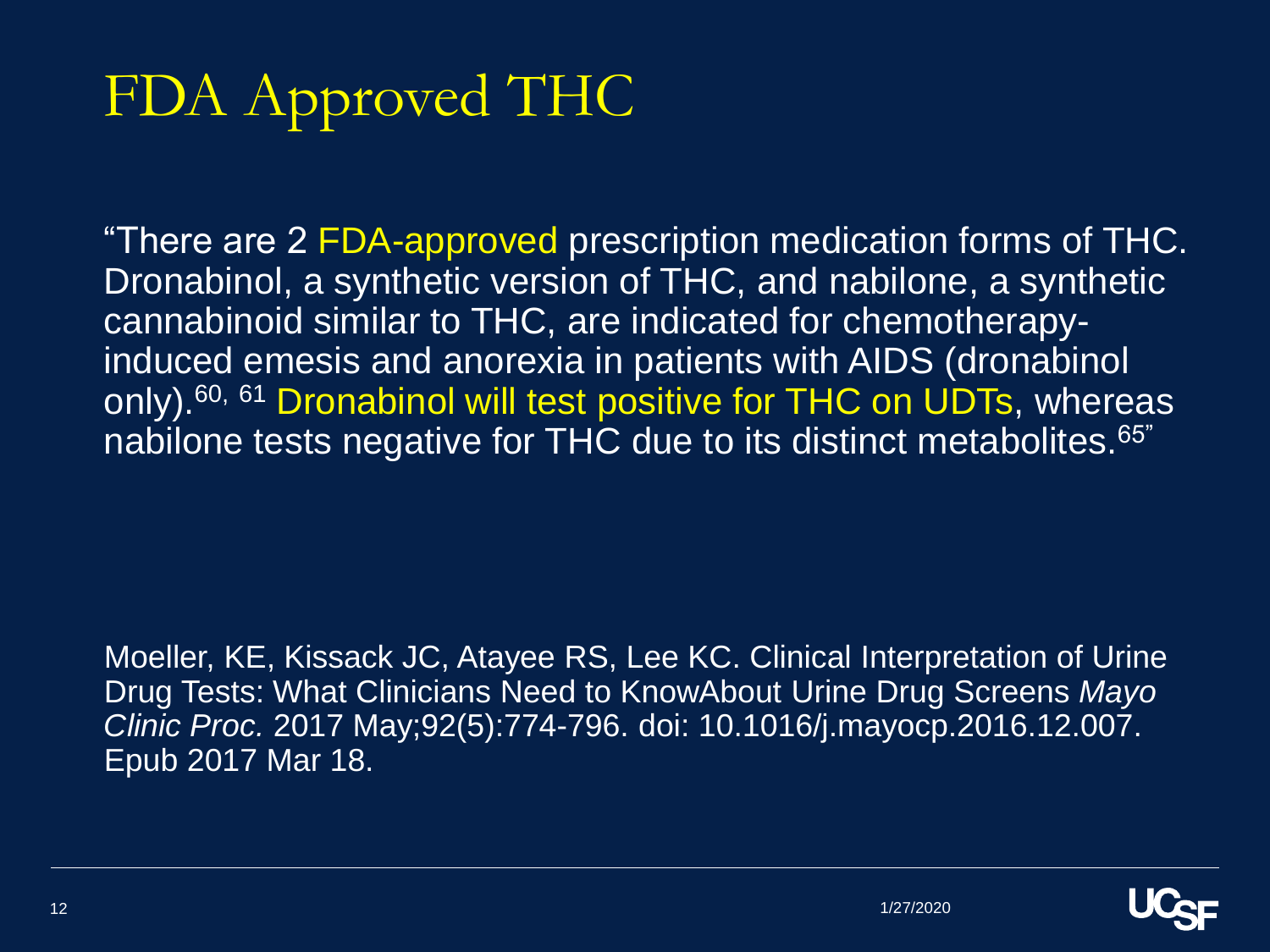## FDA Approved THC

60 Marinol [Package insert]. AbbVie Inc, Chicago, IL; 2016

61 Cesamet [Package insert]. Meda Pharmaceuticals Inc, Somerset, NJ; 2013

65 Fraser, A.D. and Meatherall, R. Lack of interference by nabilone in the EMIT d.a.u. cannabinoid assay, Abbott TDx cannabinoid assay, and a sensitive TLC assay for delta 9-THC-carboxylic acid. *J Anal Toxicol*. 1989; 13: 240

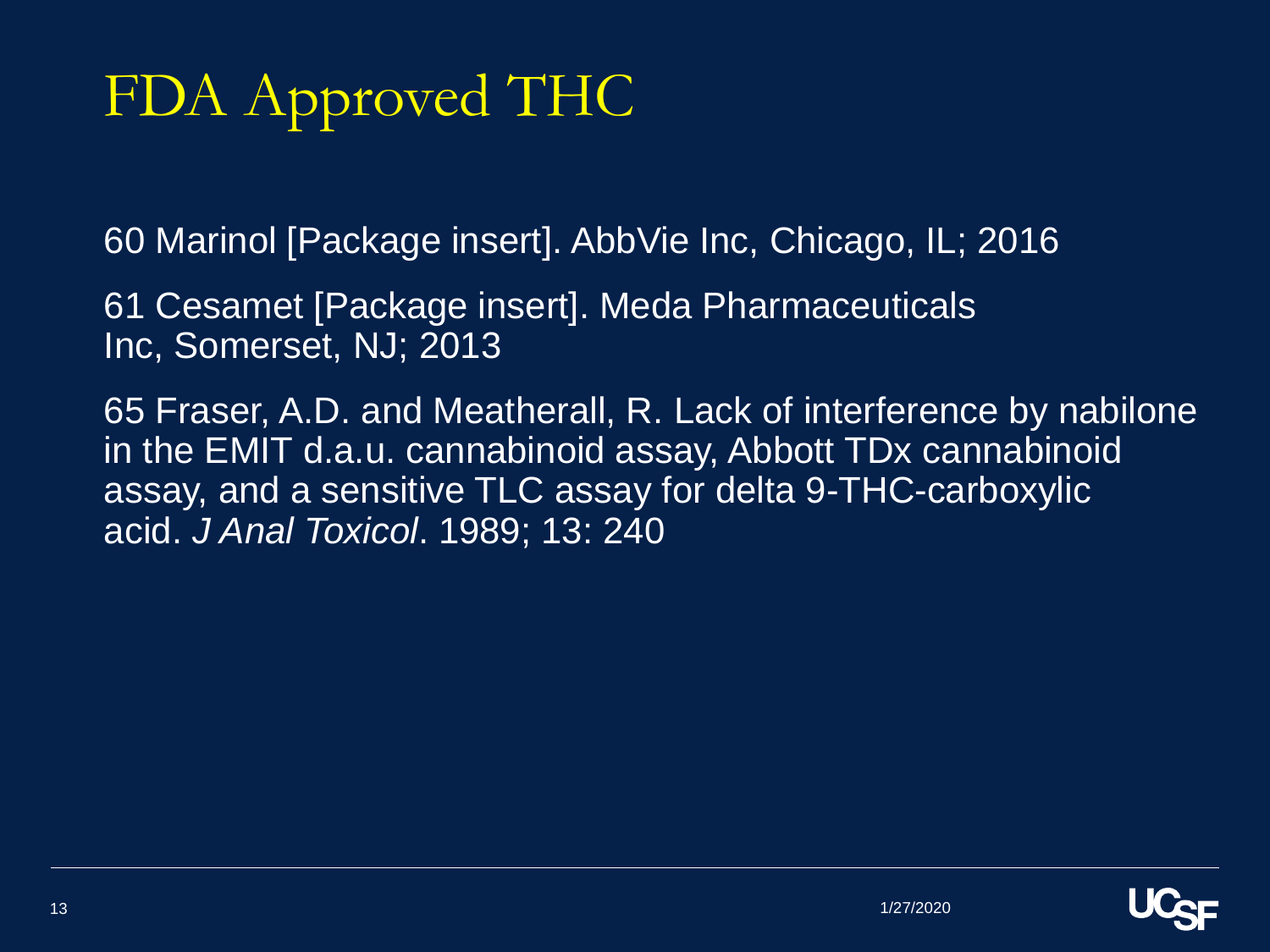"Several meta-analyses of multiple studies found that the risk of being involved in a crash significantly increased after marijuana use<sup>1</sup> — in a few cases, the risk doubled or more than doubled.<sup>2-</sup> <sup>4</sup> However, a large case-control study conducted by the National Highway Traffic Safety Administration found no significant increased crash risk attributable to cannabis after controlling for drivers' age, gender, race, and presence of alcohol.<sup>5"</sup>

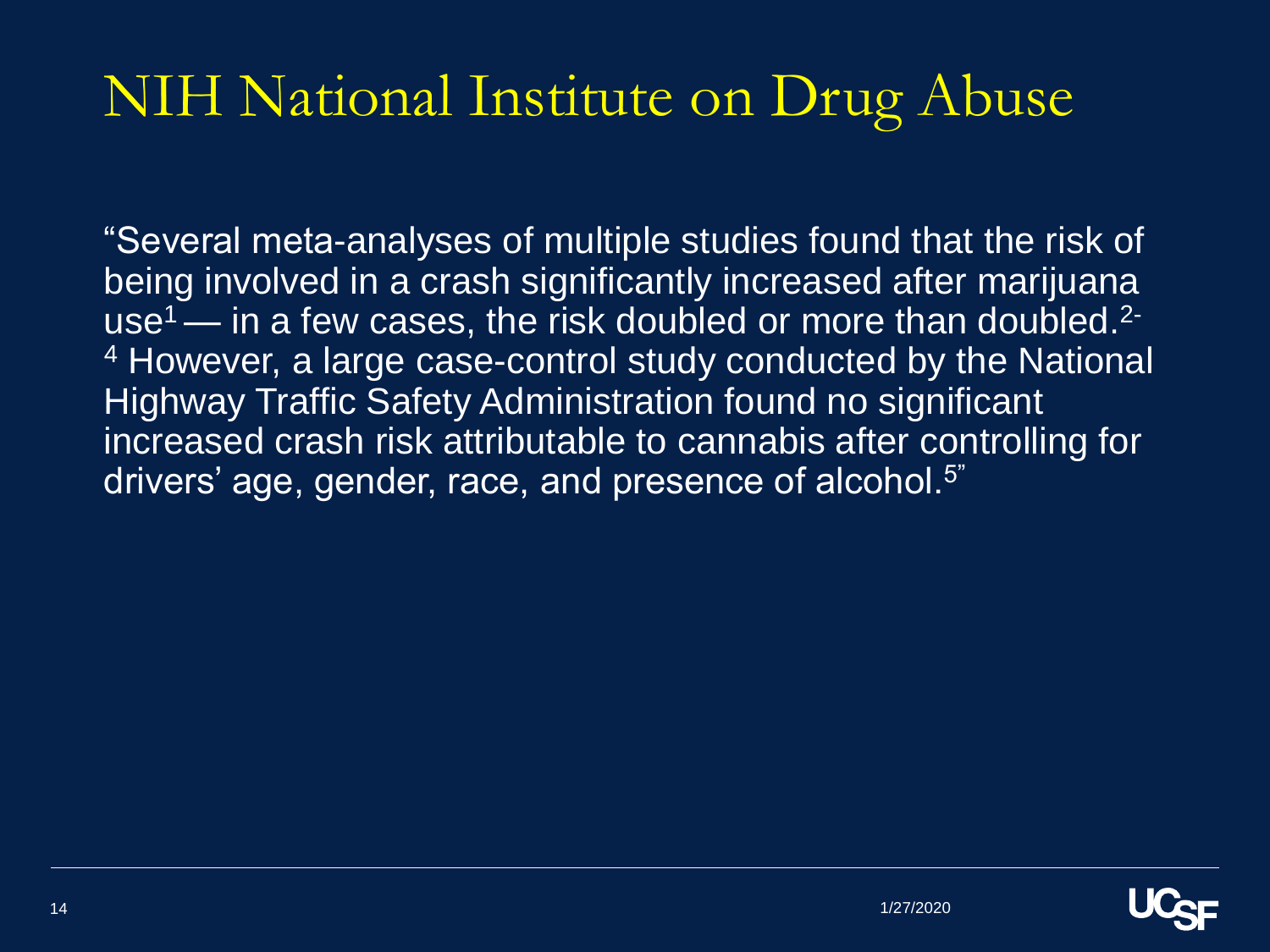1) Elvik R. Risk of road accident associated with the use of drugs: a systematic review and meta-analysis of evidence from epidemiological studies. *Accid Anal Prev*. 2013;60:254-267. doi:10.1016/j.aap.2012.06.017

2) Ramaekers JG, Berghaus G, van Laar M, Drummer OH. Dose related risk of motor vehicle crashes after cannabis use. *Drug Alcohol Depend*. 2004;73(2):109-119.

3) Li M-C, Brady JE, DiMaggio CJ, Lusardi AR, Tzong KY, Li G. Marijuana Use and Motor Vehicle Crashes. *Epidemiol Rev*. 2012;34(1):65-72. doi:10.1093/epirev/mxr017

4) Asbridge M, Hayden JA, Cartwright JL. Acute cannabis consumption and motor vehicle collision risk: systematic review of observational studies and metaanalysis. *BMJ*. 2012;344:e536. doi:10.1136/bmj.e536

5) Compton RP, Berning A. *Drug and Alcohol Crash Risk*. Washington, DC: National Highway Traffic Safety Administration; 2015. DOT HA 812 117.

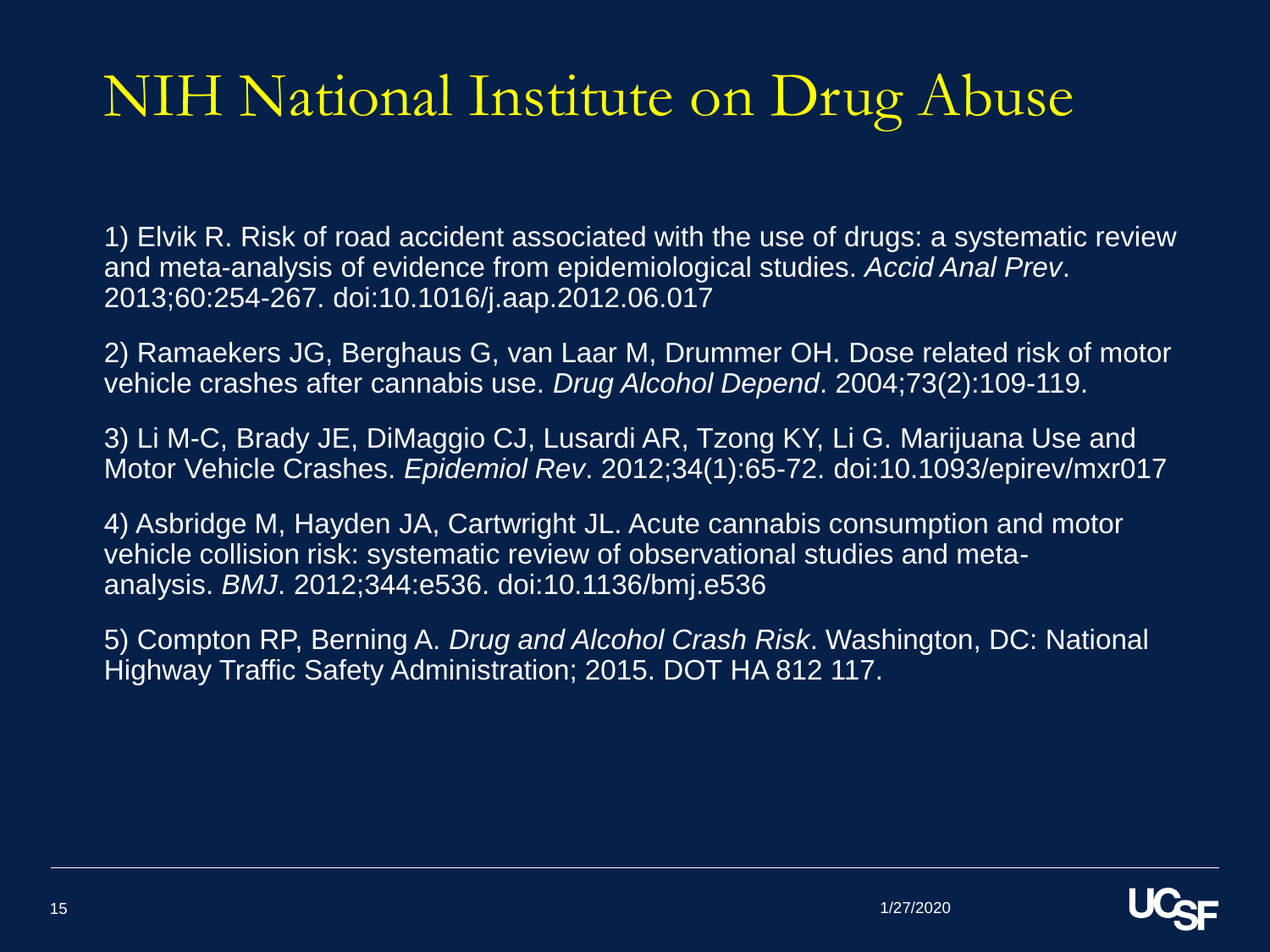#### Executive Function

"Cannabis use has been shown to impair cognitive functions on a number of levels—from basic motor coordination to more complex executive function tasks, such as the ability to plan, organize, solve problems, make decisions, remember, and control emotions and behavior. These deficits differ in severity depending on the quantity, recency, age of onset and duration of marijuana use."

Crean RD, Crane NA, Mason BJ. An evidence based review of acute and long-term effects of cannabis use on executive cognitive functions. *J Addict Med*. 2011 Mar;5(1):1- 8. doi: 10.1097/ADM.0b 013e31820c23fa.

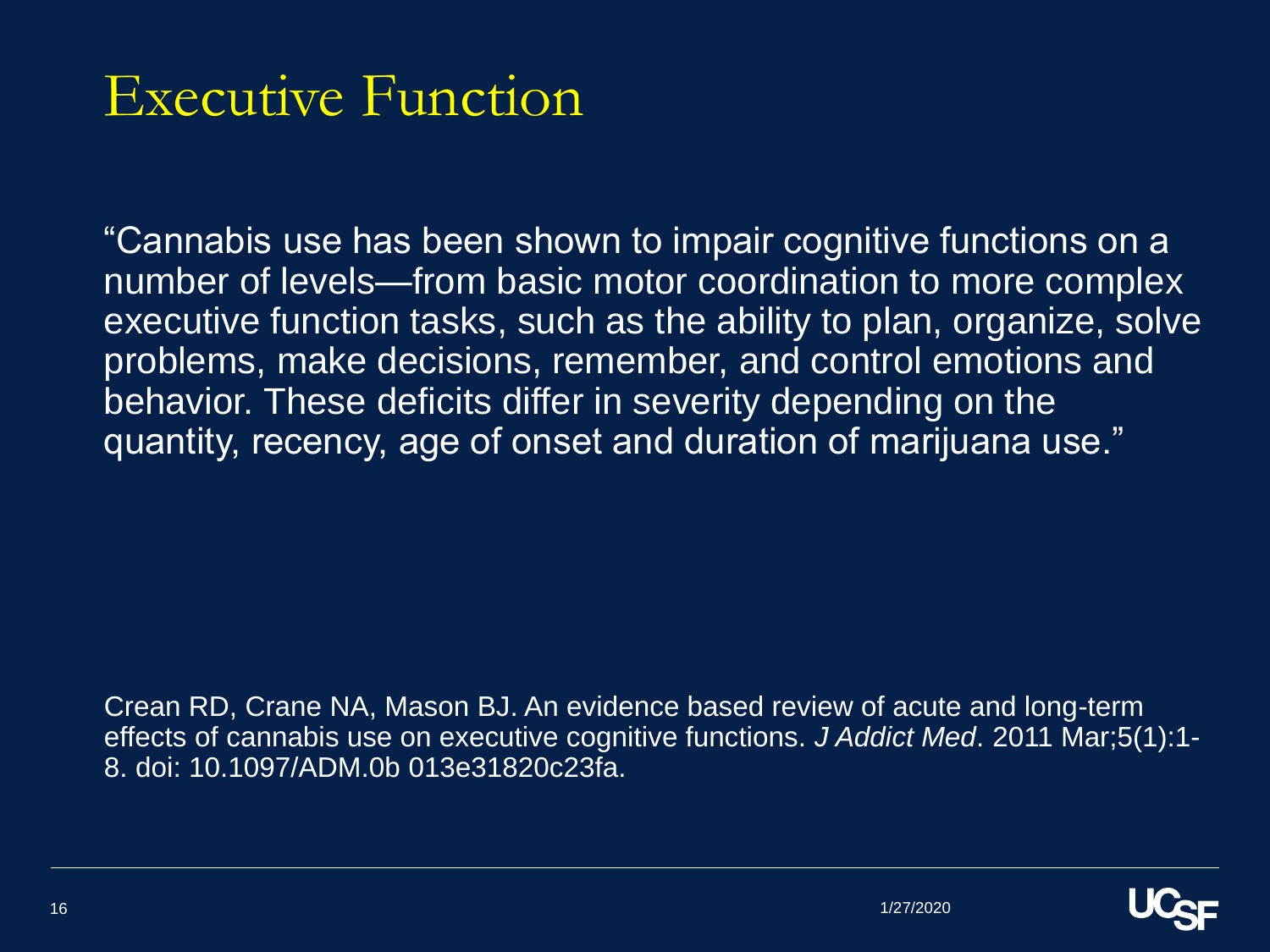### Executive Functioning

A Summary of Research Findings on the Effects of Cannabis on Executive Functions

| <b>Executive Function Measured</b> | <b>Acute Effects</b>                           |                | <b>Residual Effects   Long-Term Effects</b> |
|------------------------------------|------------------------------------------------|----------------|---------------------------------------------|
| Attention/Concentration            | Impaired (light users)<br>Normal (heavy users) | Mixed findings | Largely normal                              |
| Decision Making & Risk Taking      | Mixed findings                                 | Impaired       | Impaired                                    |
| Inhibition/Impulsivity             | Impaired                                       | Mixed findings | Mixed findings                              |
| Working Memory                     | Impaired                                       | Normal         | Normal                                      |
| Verbal Fluency                     | Normal                                         | Mixed findings | Mixed findings                              |

Note: Acute Effects denotes 0–6 hours after last cannabis use; Residual Effects denotes 7 hours to 20 days after last cannabis use; Long-Term Effects denotes 3 weeks or longer after last cannabis use.

Crean et al

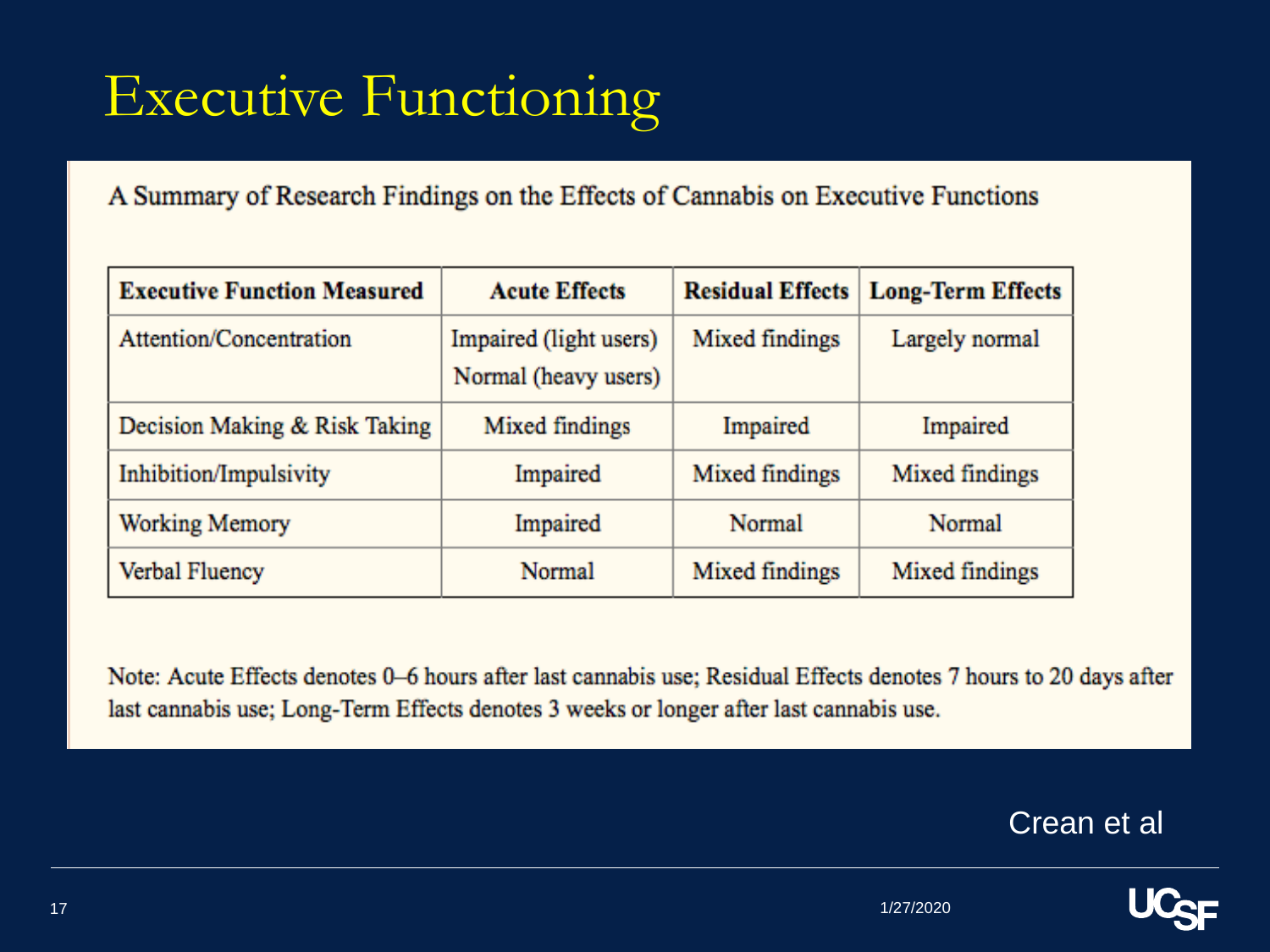#### Cannabis Use Disorder DSM-5

A problematic pattern of cannabis use leading to clinically significant impairment or distress, as manifested by at least two of the following, occurring within a 12-month period:

1. Substance is often taken in larger amounts and/or over a longer period than the patient intended.

2. Persistent attempts or one or more unsuccessful efforts made to cut down or control substance use.

3. A great deal of time is spent in activities necessary to obtain the substance, use the substance, or recover from effects.

4. Craving or strong desire or urge to use the substance

5. Recurrent substance use resulting in a failure to fulfill major role obligations at work, school, or home.

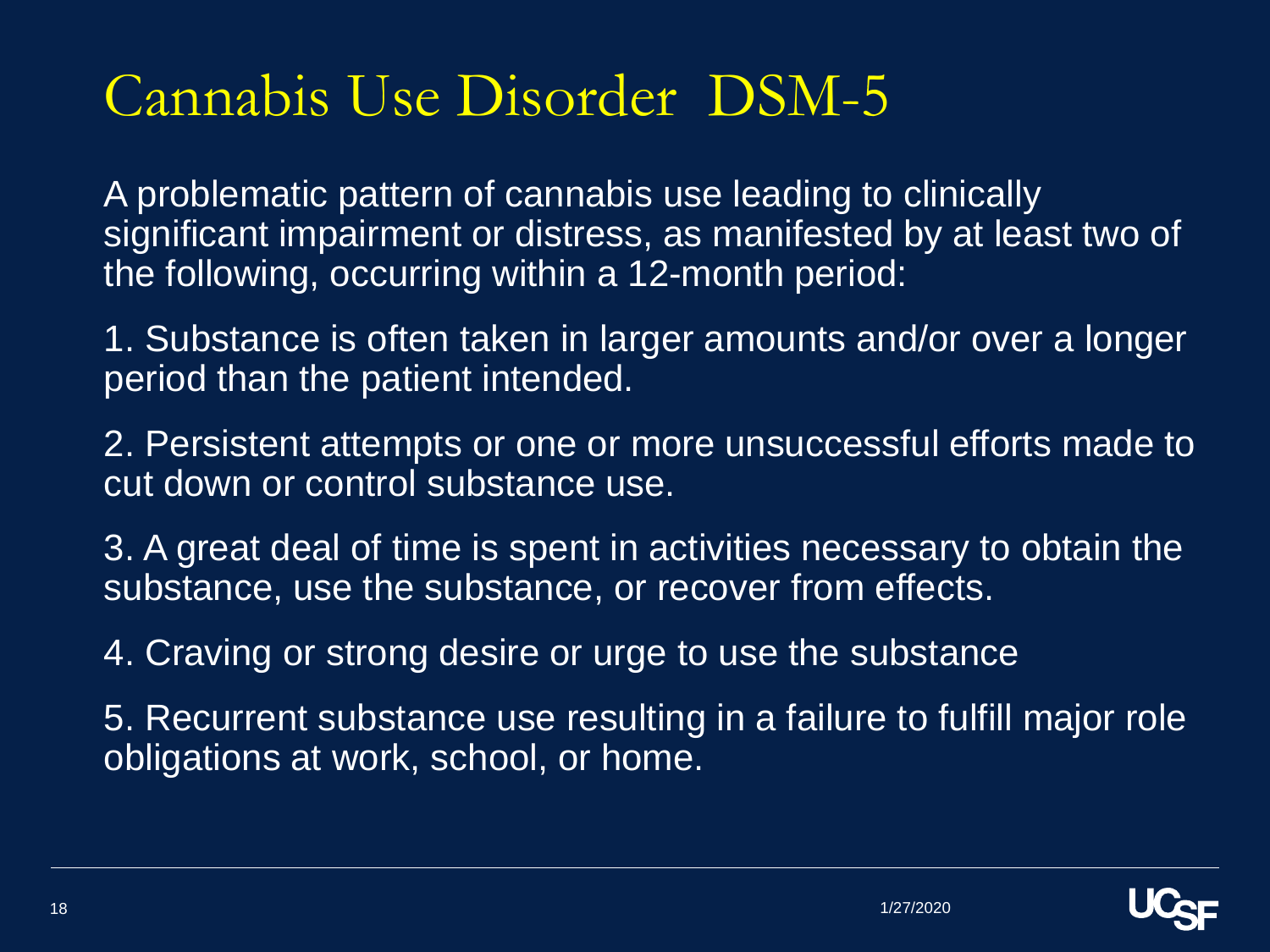#### Cannabis Use Disorder DSM-5

6. Continued substance use despite having persistent or recurrent social or interpersonal problem caused or exacerbated by the effects of the substance.

7. Important social, occupational or recreational activities given up or reduced because of substance use.

8. Recurrent substance use in situations in which it is physically hazardous.

9. Substance use is continued despite knowledge of having a persistent or recurrent physical or psychological problem that is likely to have been caused or exacerbated by the substance.

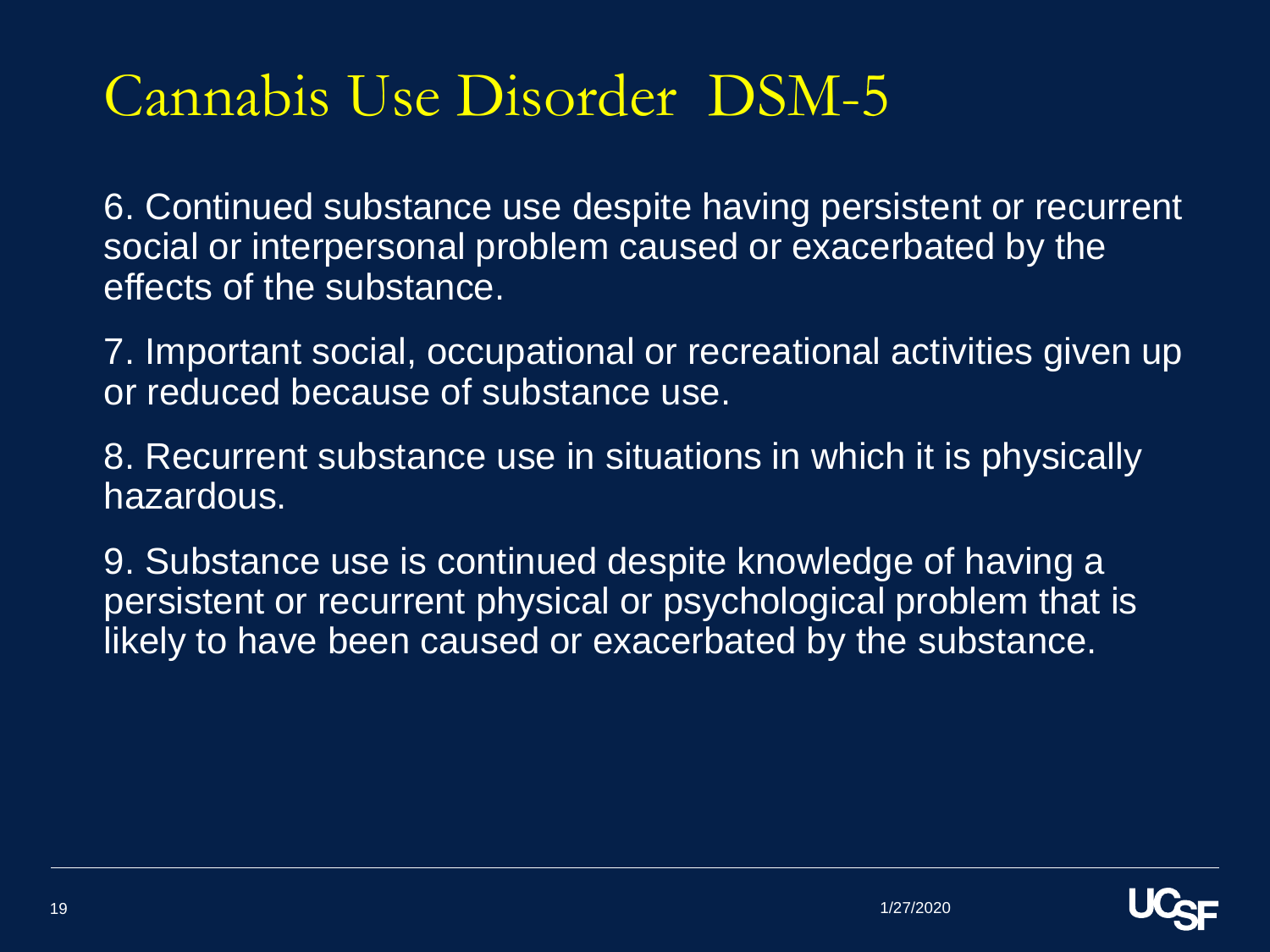#### Cannabis Use Disorder DSM-5

10. Tolerance, as defined by either of the following:

a. Markedly increased amounts of the substance in order to achieve intoxication or desired effect;

b. Markedly diminished effect with continued use of the same amount;

11. Withdrawal, as manifested by either of the following:

a. The characteristic withdrawal syndrome for the substance;

b. The same (or a closely related) substance is taken to relieve or avoid withdrawal symptoms;

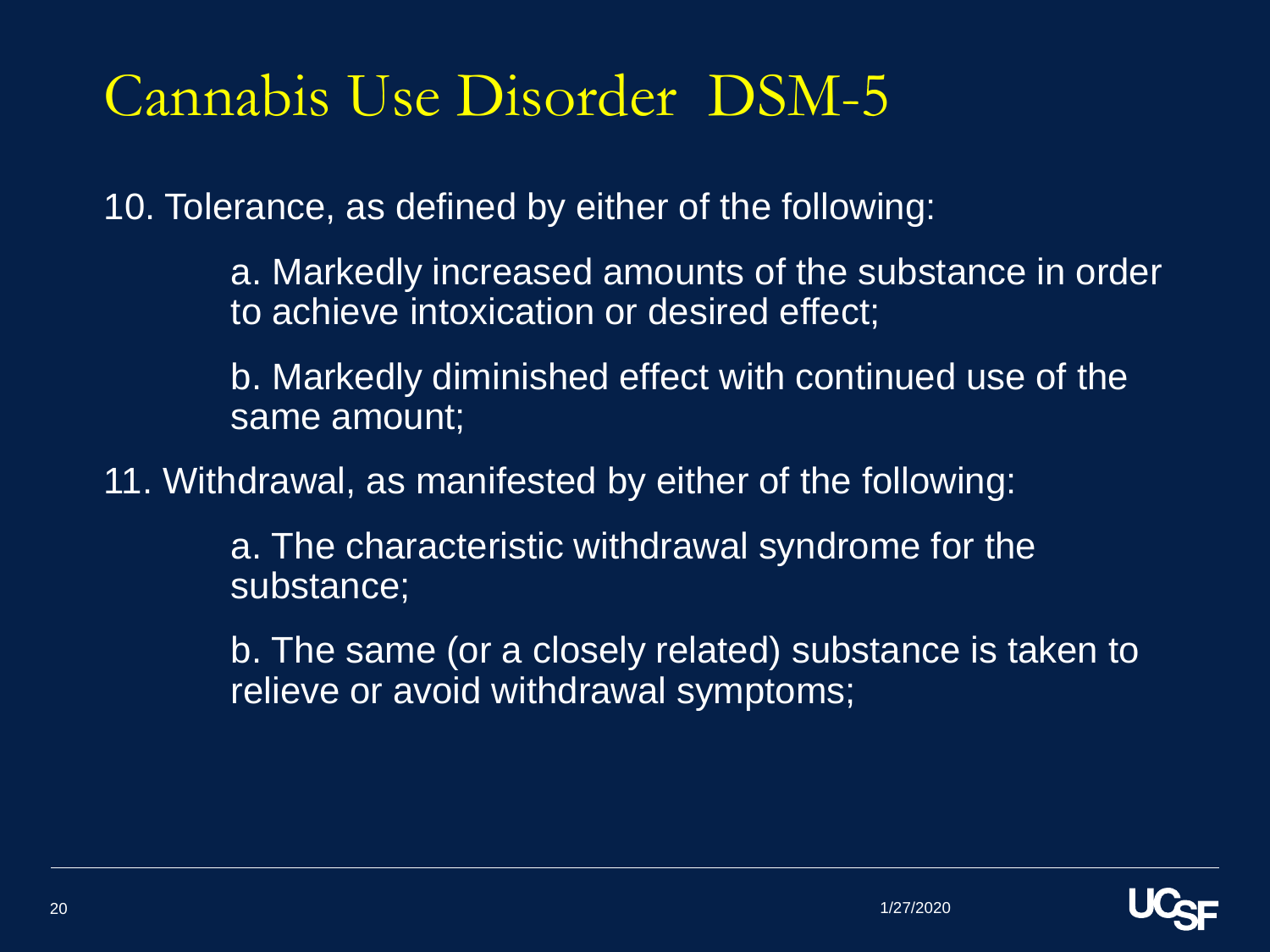### Cannabis Withdrawal DSM-5

Three of more signs and symptoms appear within one week after the individual stops smoking marijuana (usually daily or almost daily over at least a few months):

- **E** Irritability, anger, or aggression.
- **Exercises or anxiety**
- **E** Sleep difficulty (e.g. insomnia, disturbing dreams)
- **Example 2 Decreased appetite or weight loss**
- Restlessness
- **Depressed mood**
- At least one physical symptom that causes significant discomfort: abdominal pain, shakiness/tremors, sweating, fever, chills, or headache.

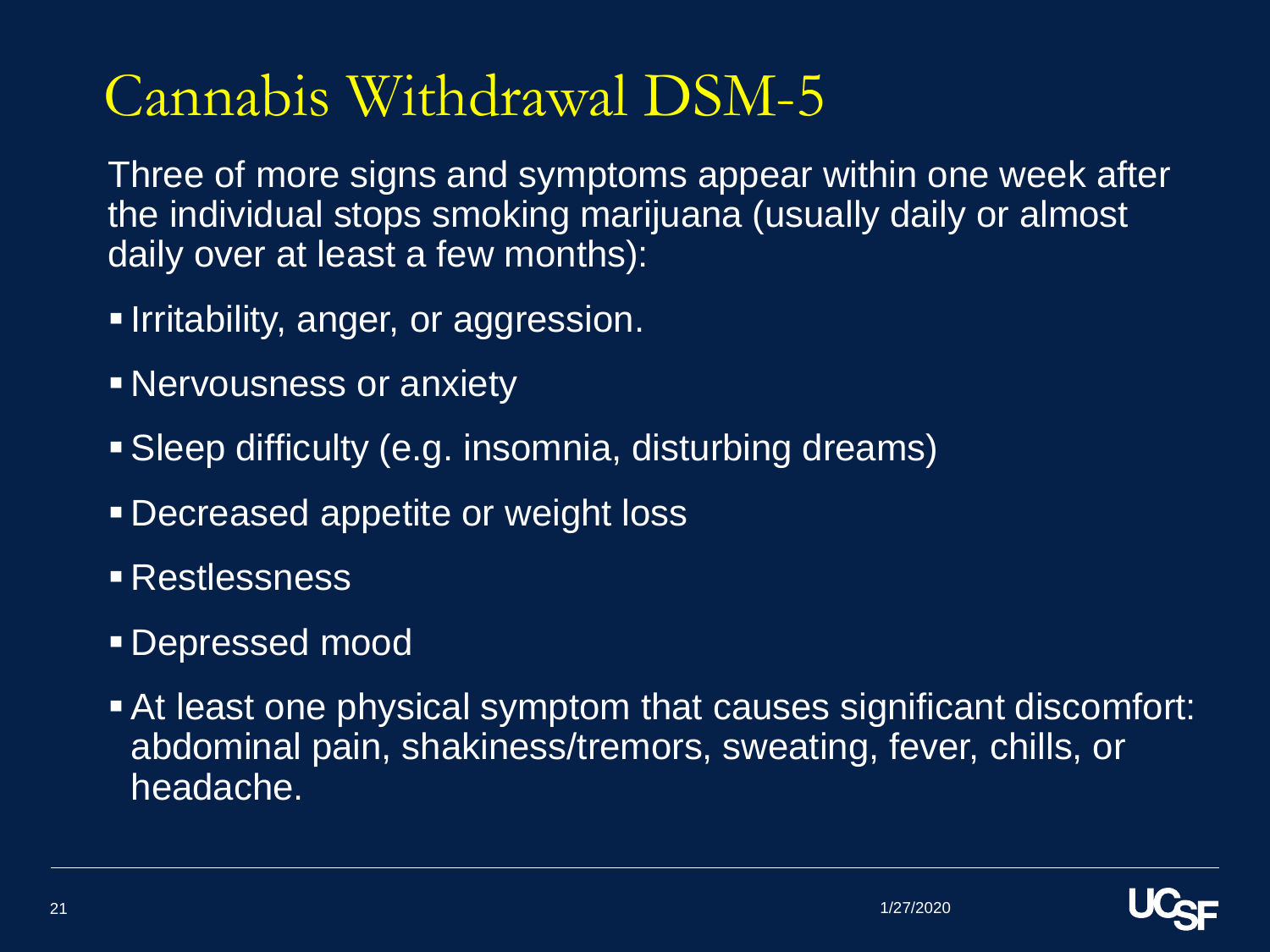#### Prevalence of CUD

The prevalence of marijuana use more than doubled between 2001-2002 and 2012-2013, and there was a large increase in marijuana use disorders during that time. While not all marijuana users experience problems, nearly 3 of 10 marijuana users manifested a marijuana use disorder in 2012-2013.

Hasin DS, et al. Prevalence of Marijuana Use Disorders in the United States Between 2001-2002 and 2012-2013. JAMA Psychiatry. 2015 Dec;72(12):1235-42. doi: 10.1001/jamapsychiatry.2015.1858.

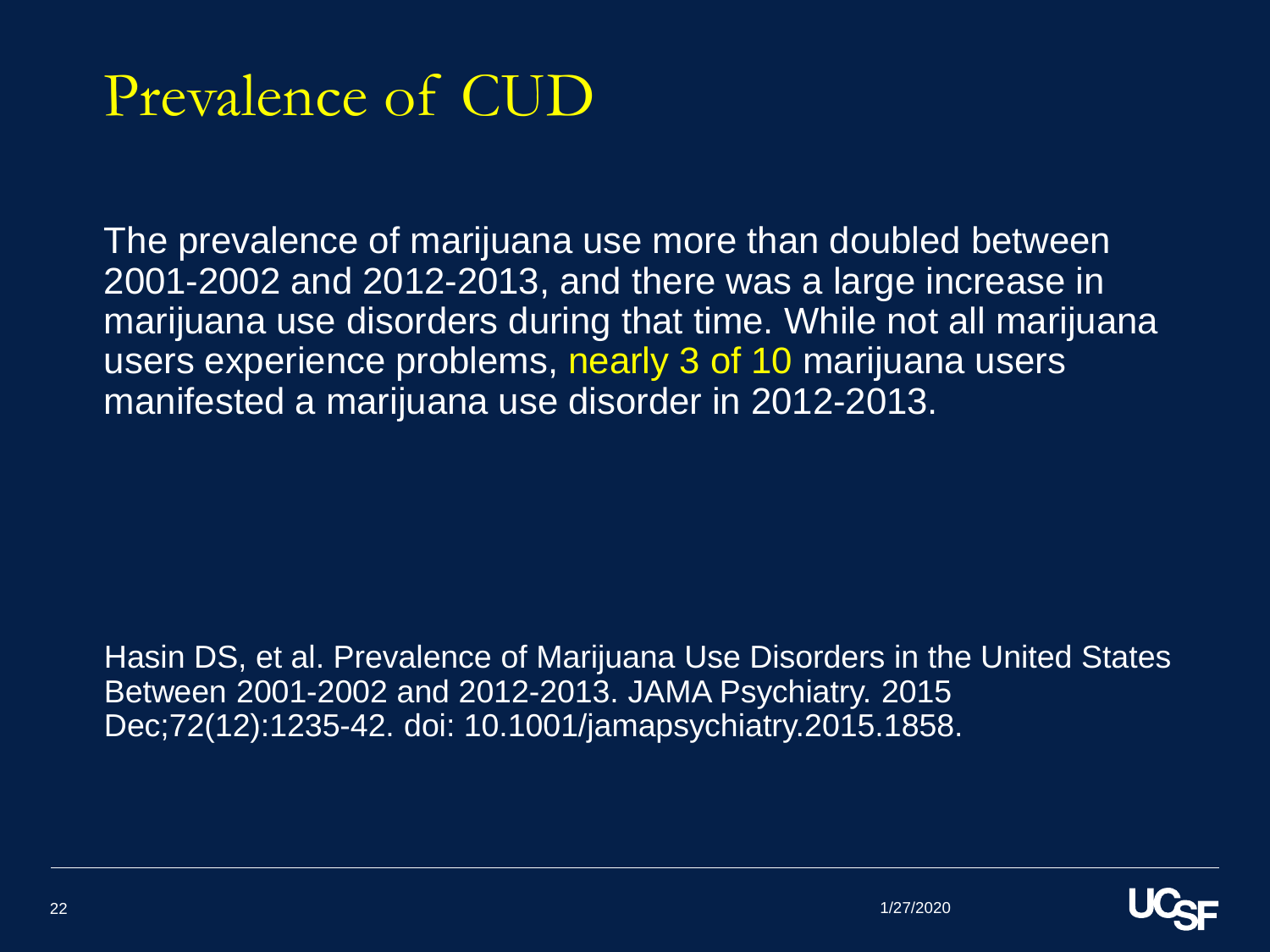# Marijuana Legislation

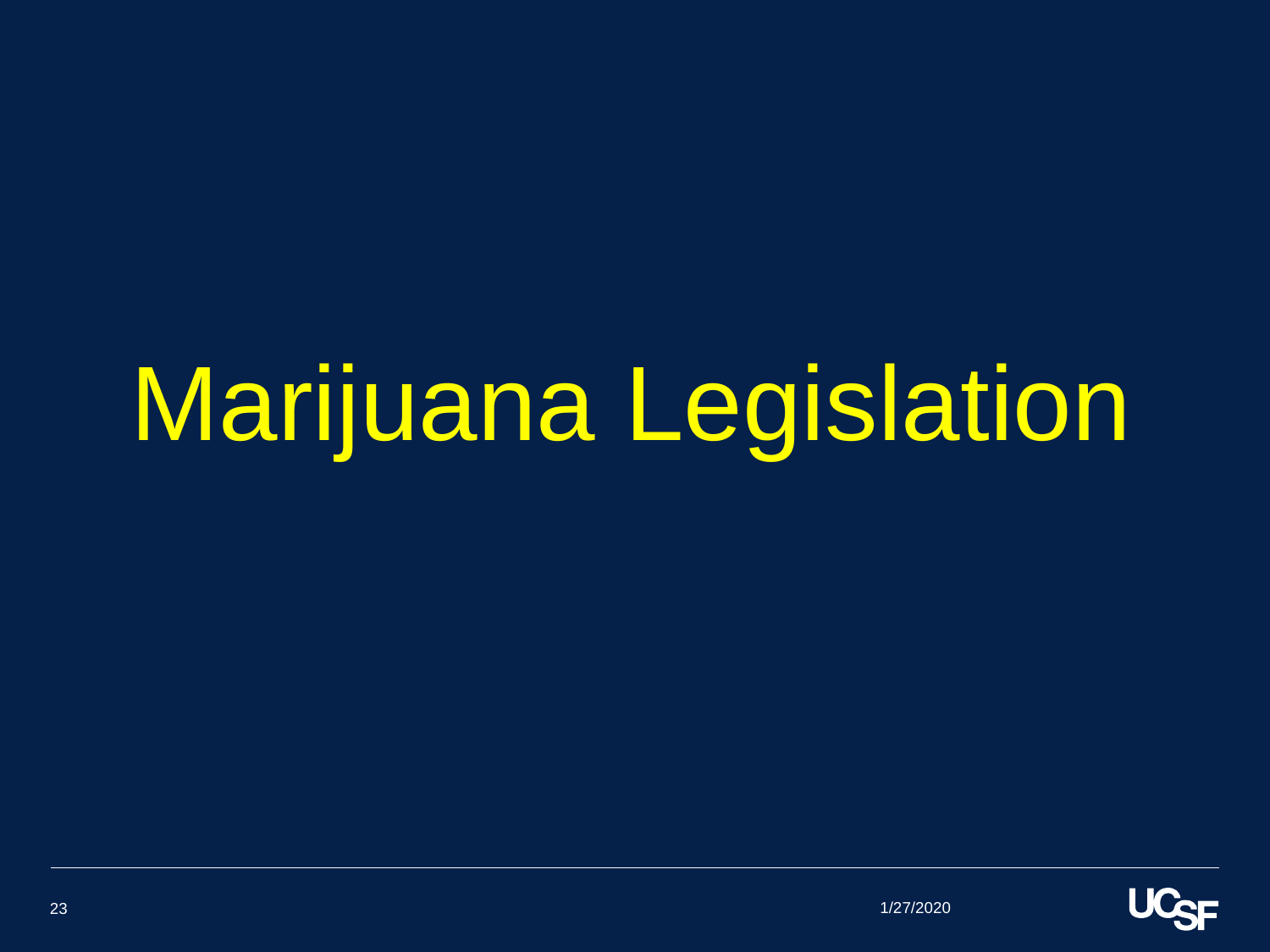Any institution that receives federal research or financial aid funding must have policies that are in line with federal drug laws that still consider marijuana illegal.

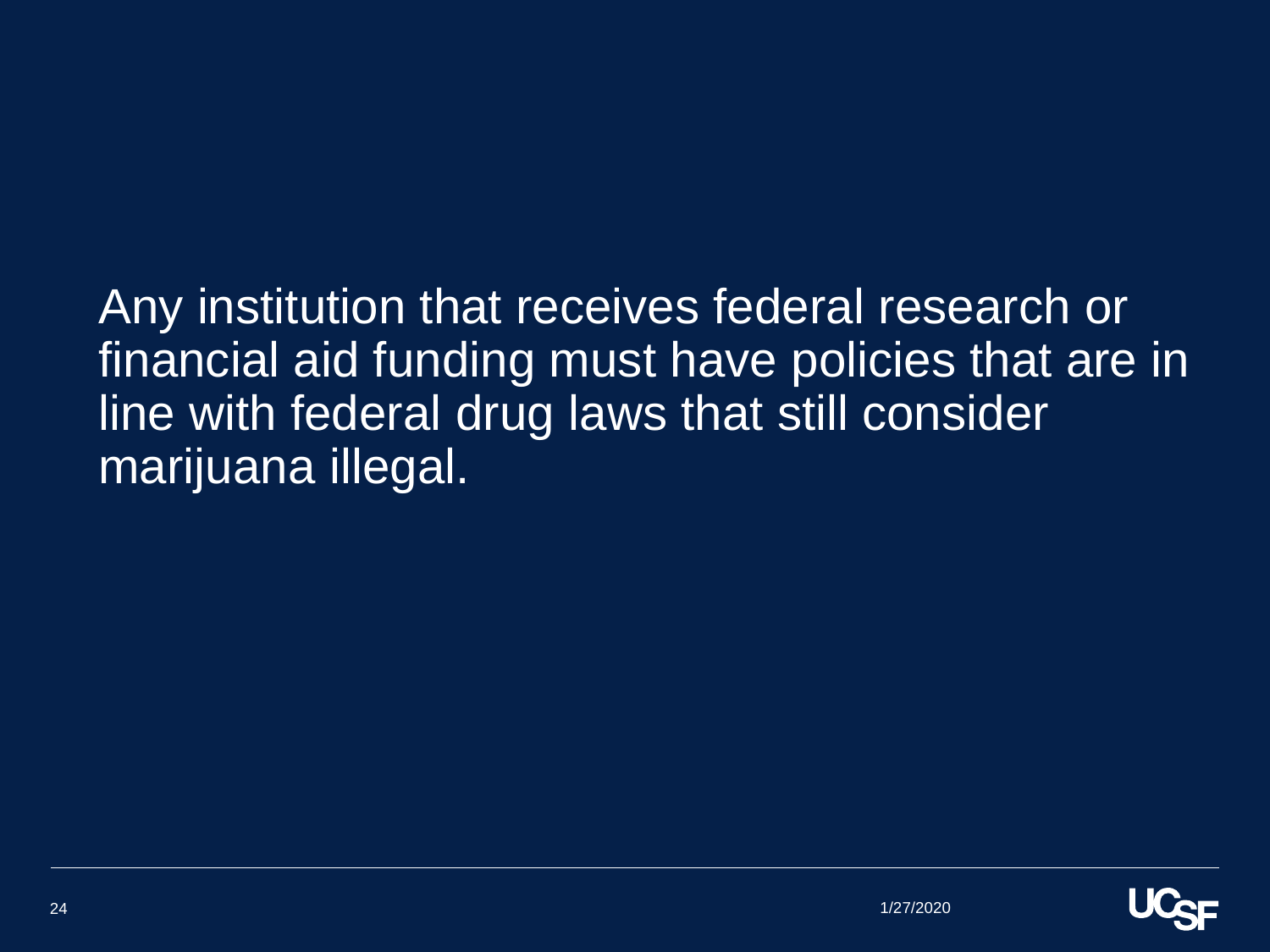#### National Conference of State Legislatures

NCSL, founded in 1975, represents the legislatures in the states, territories and commonwealths of the U.S. Its mission is to advance the effectiveness, independence and integrity of legislatures and to foster interstate cooperation and facilitate the exchange of information among legislatures.

https://www.ncsl.org

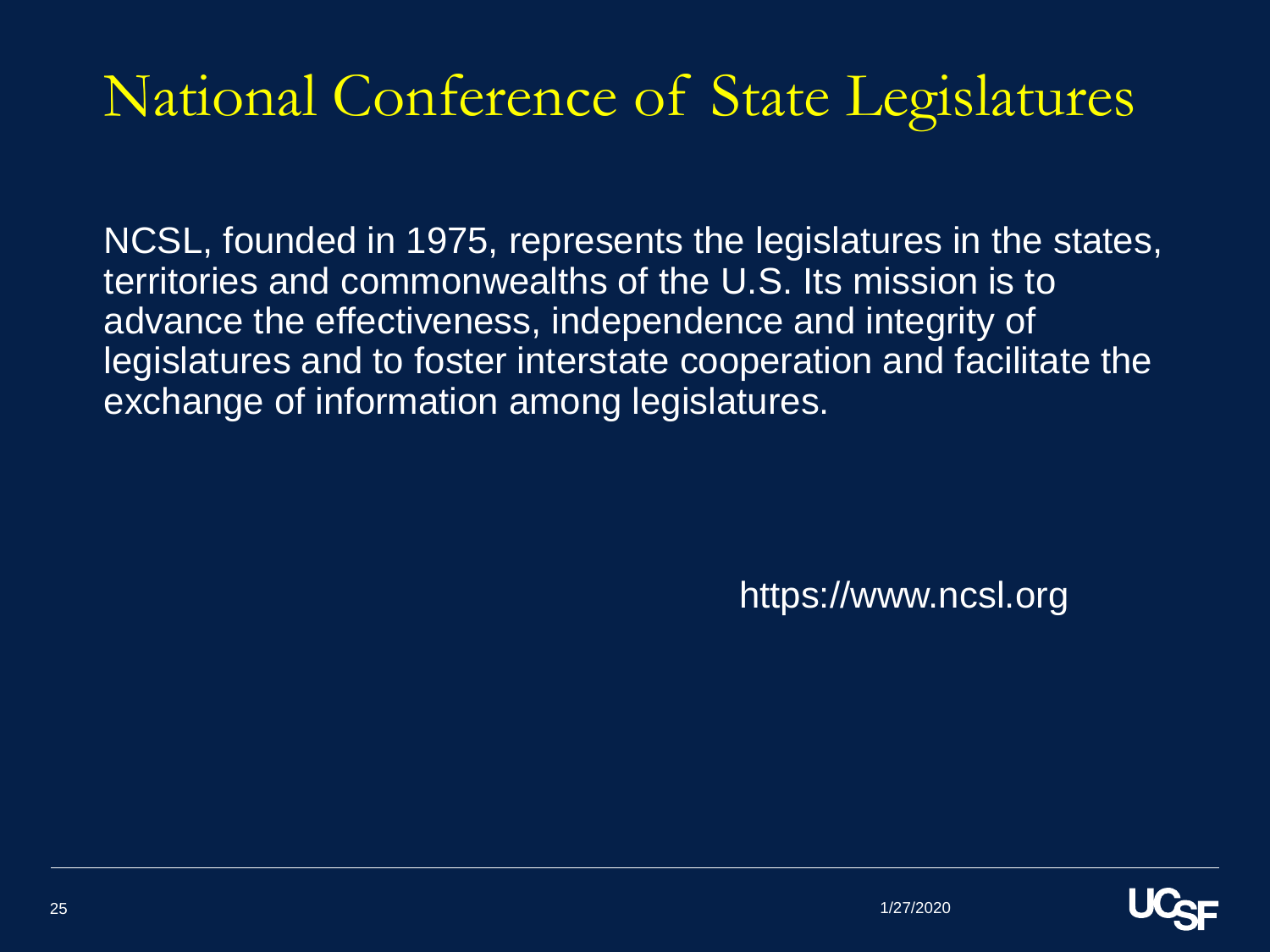#### Marijuana Decriminalization

- Twenty-six states and the District of Columbia have decriminalized small amounts of marijuana. This generally means certain small, personal-consumption amounts are a civil or local infraction, not a state crime (or are a lowest misdemeanor with no possibility of jail time).
- **In 2014 and preceding the successful legalization ballot measure,** the District of Columbia enacted legislation, which passed congressional review, and made possession or transfer without remuneration of one ounce or less of marijuana a civil violation.

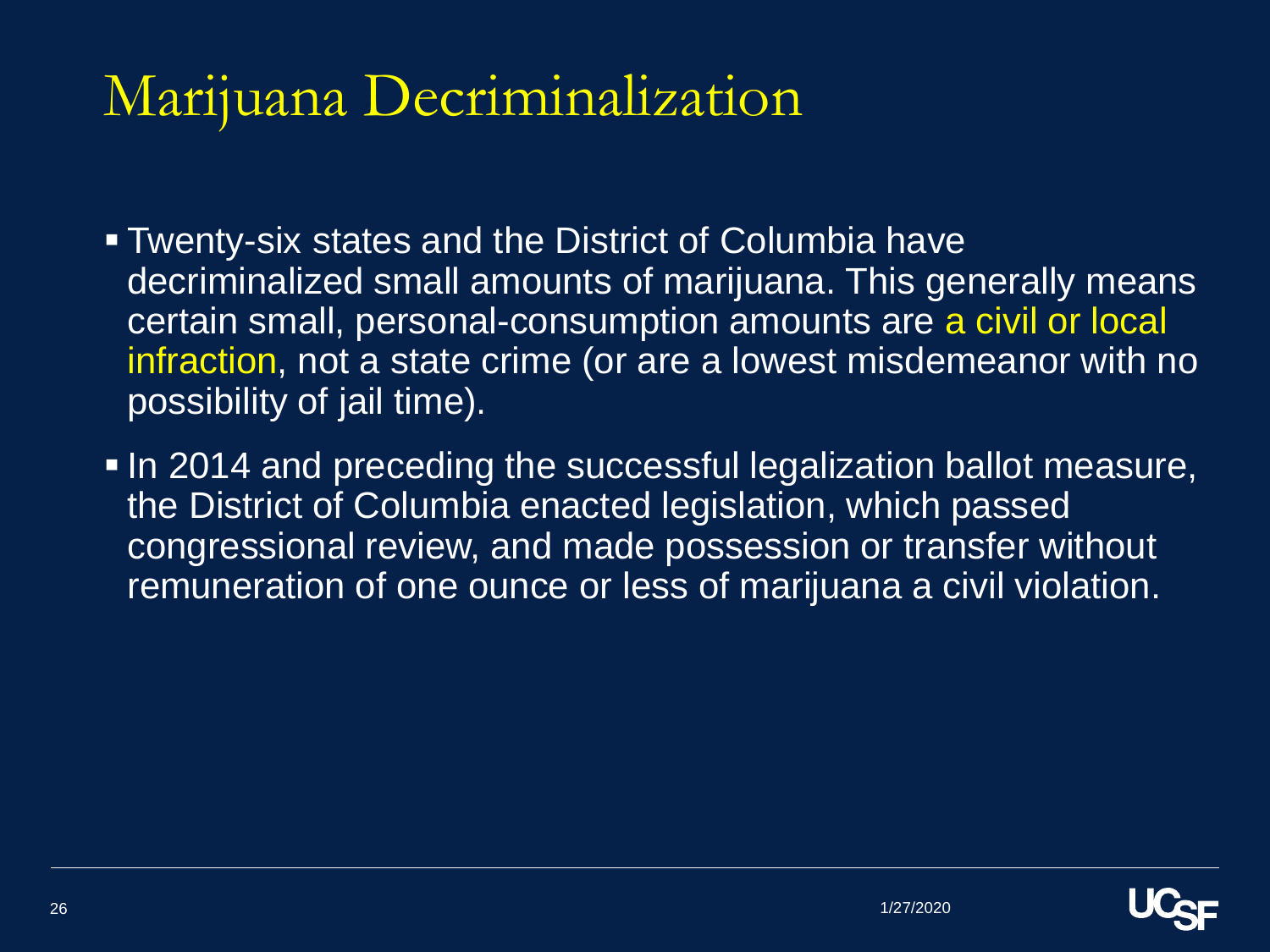#### Marijuana Decriminalization

Alaska California **Colorado Connecticut Delaware** Hawaii Illinois **Maine** Maryland **Massachusetts**  **Michigan Minnesota Mississippi Missouri** Nebraska Nevada New Hampshire New Mexico New York North Carolina

North Dakota Ohio Oregon Rhode Island **Vermont** Washington District of Columbia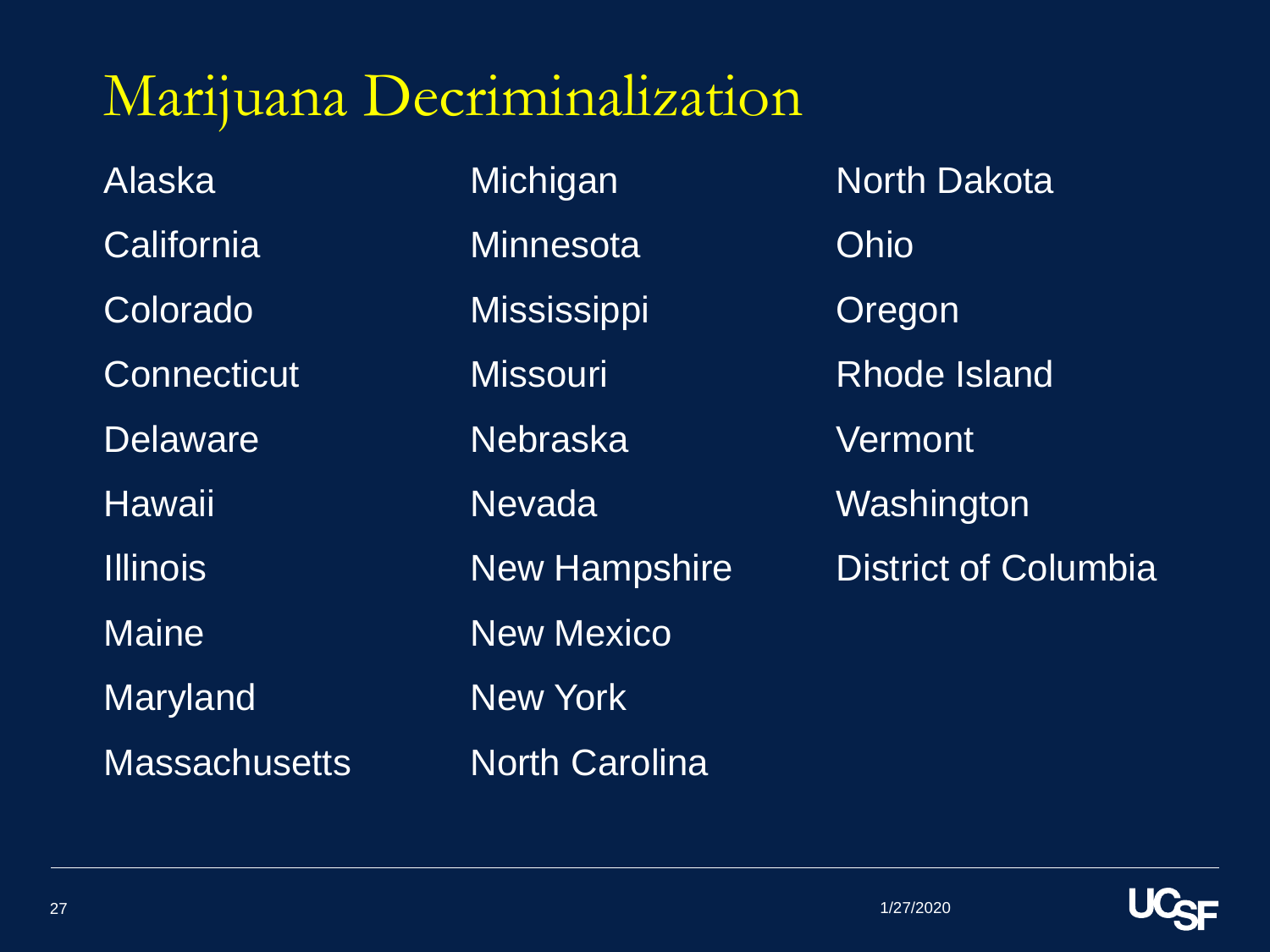#### Legalized Recreational Marijuana

Eleven states and the District of Columbia have legalized marijuana:

Alaska **California** Colorado **Massachusetts Maine Michigan** Nevada Oregon **Vermont** 

Washington

District of Columbia

On January, 1, 2020, Illinois became the 11th state to legalize recreational marijuana.

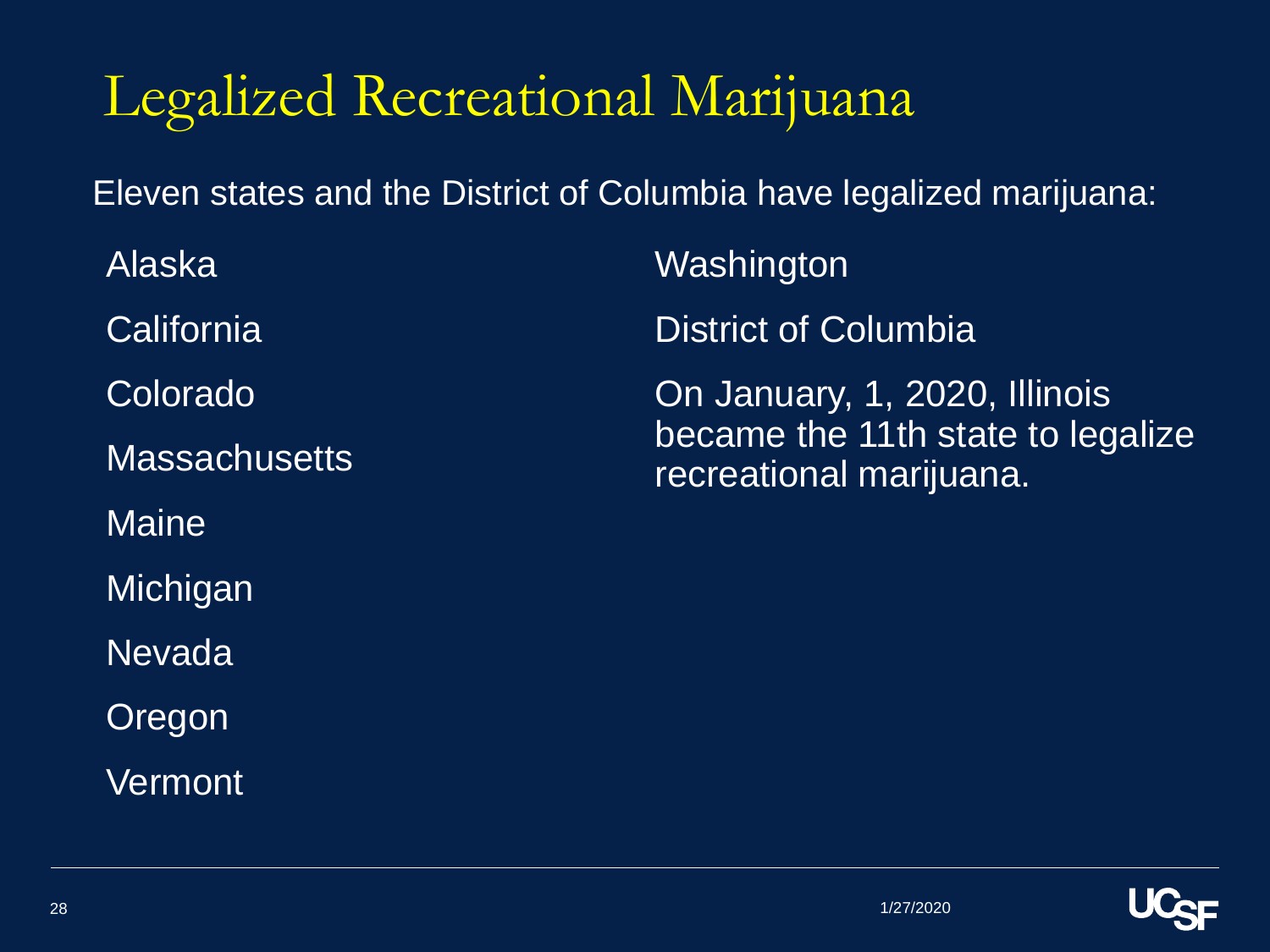#### Legalized Recreational Marijuana



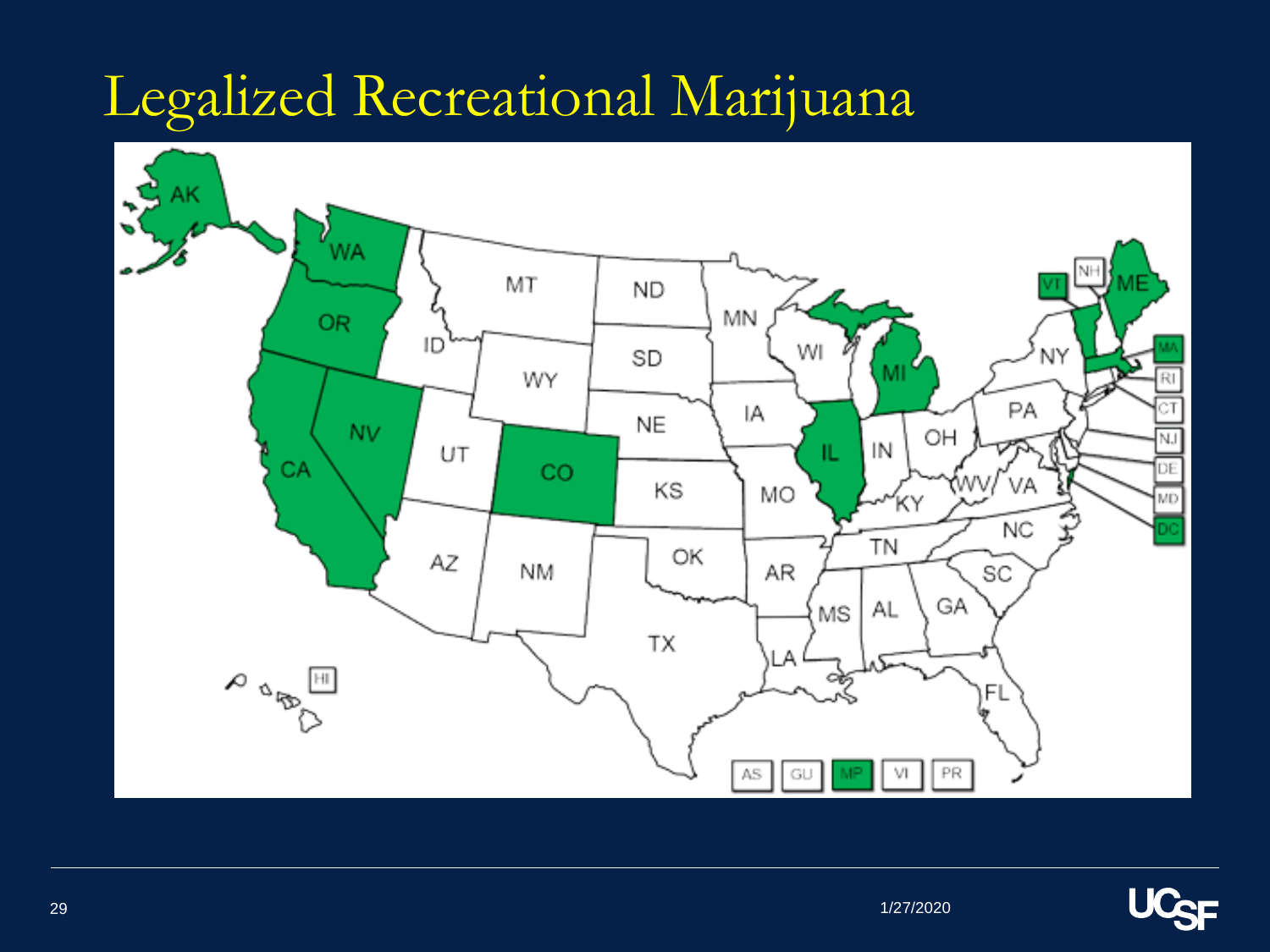### State Comprehensive Medical Marijuana Programs

- **Protection from criminal penalties for using marijuana for a** medical purpose.
- **Example 2 Access to marijuana through home cultivation, dispensaries or** some other system that is likely to be implemented.
- **If allows a variety of strains or products, including those with** more than "low THC."
- **If allows either smoking or vaporization of some kind of marijuana** products, plant material or extract.
- **. Is not a limited trial program. (South Dakota and Nebraska have** limited, trial programs that are not open to the public.)

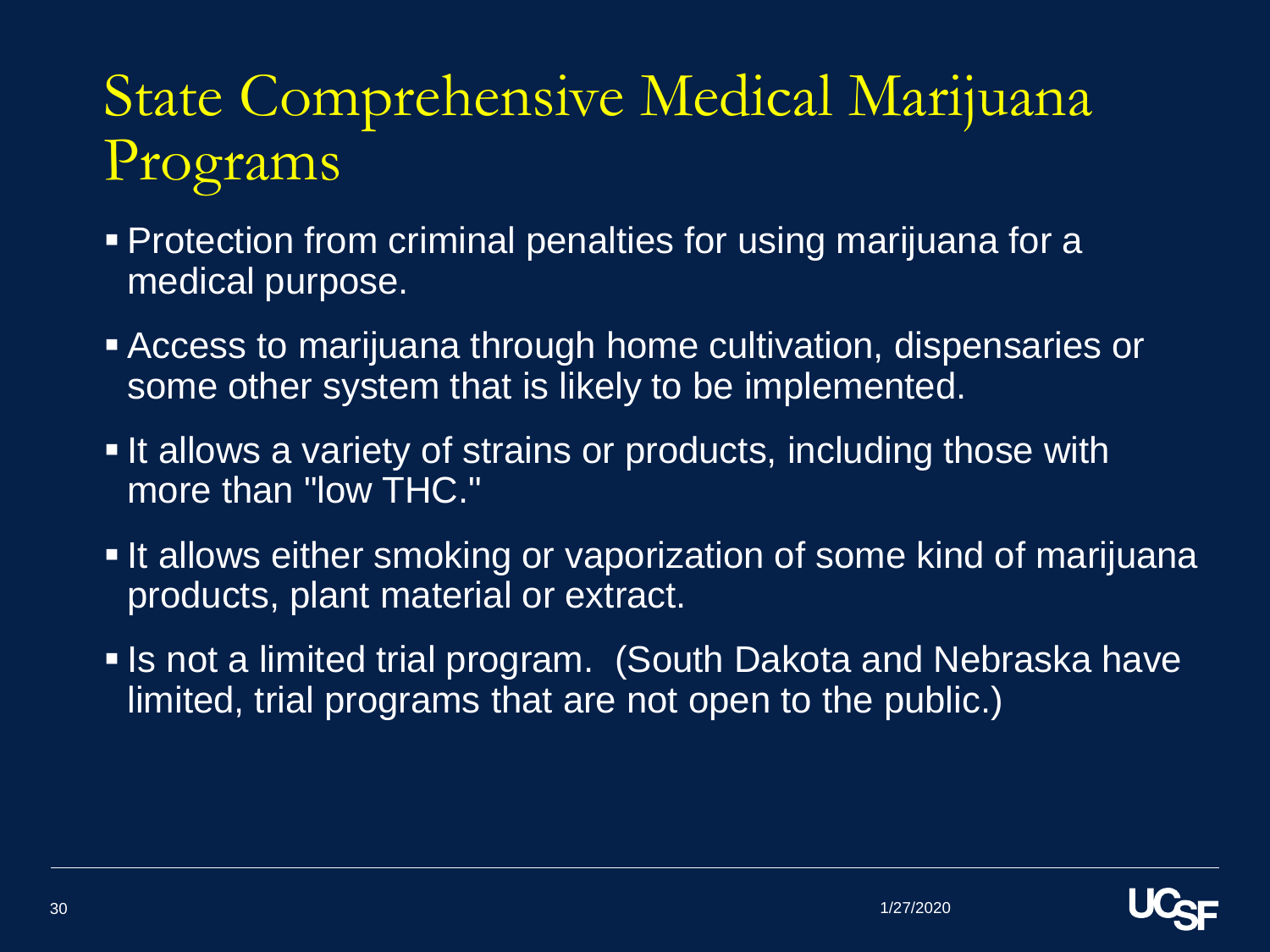#### State Medical Marijuana Laws

<https://www.ncsl.org/research/health/state-medical-marijuana-laws.aspx>



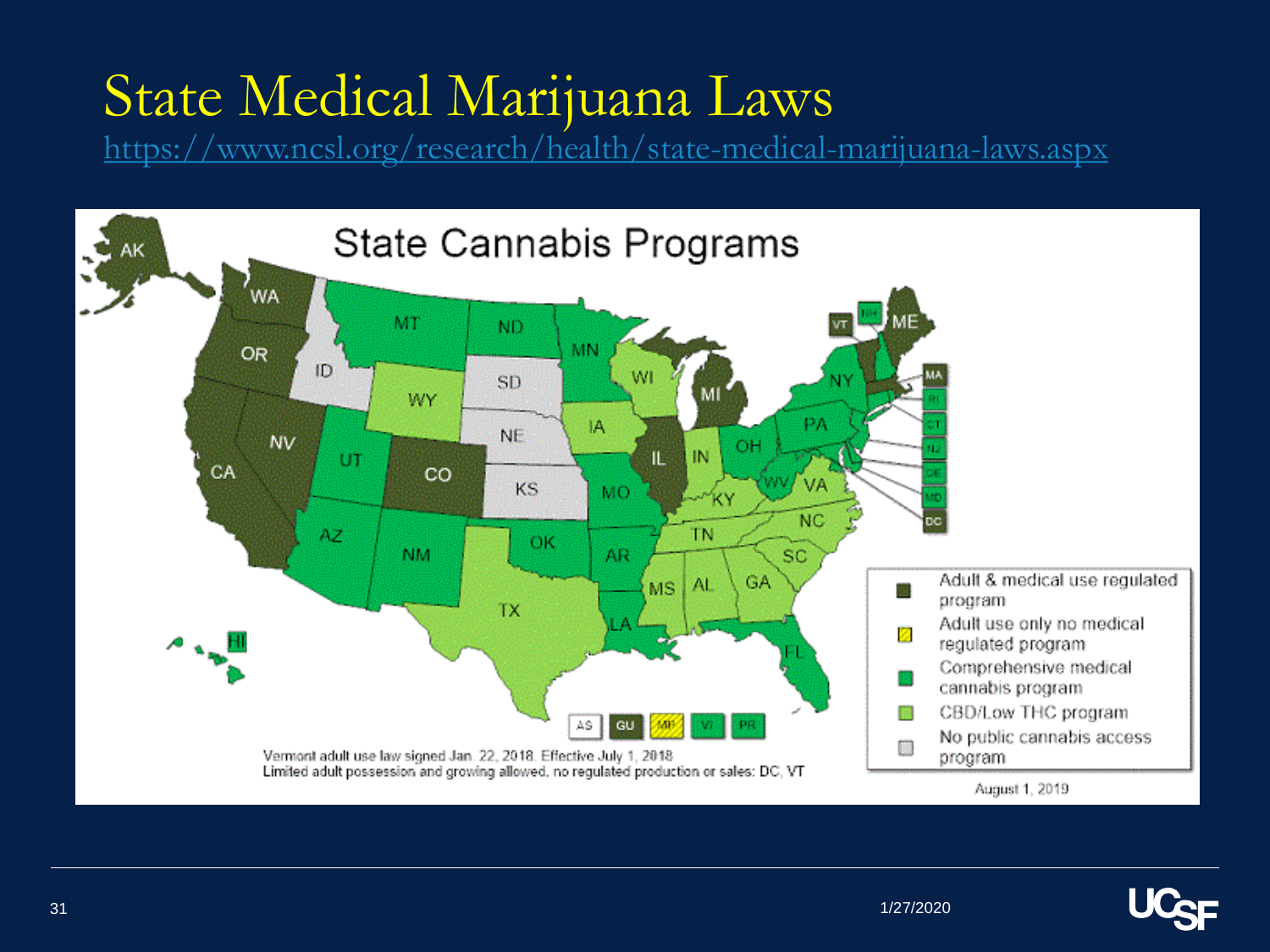#### Medical Cannabis Anti-Discrimination Employee Protection

"The following states that have some kind of statutory language requiring employers to not refuse employment or otherwise discriminate against a qualifying medical cannabis patient (or medical cannabis "cardholder" in some states)."

[https://www.ncsl.org/research/labor-and-employment/cannabis](https://www.ncsl.org/research/labor-and-employment/cannabis-employment-laws.aspx)employment-laws.aspx

*Iris Hentze* 

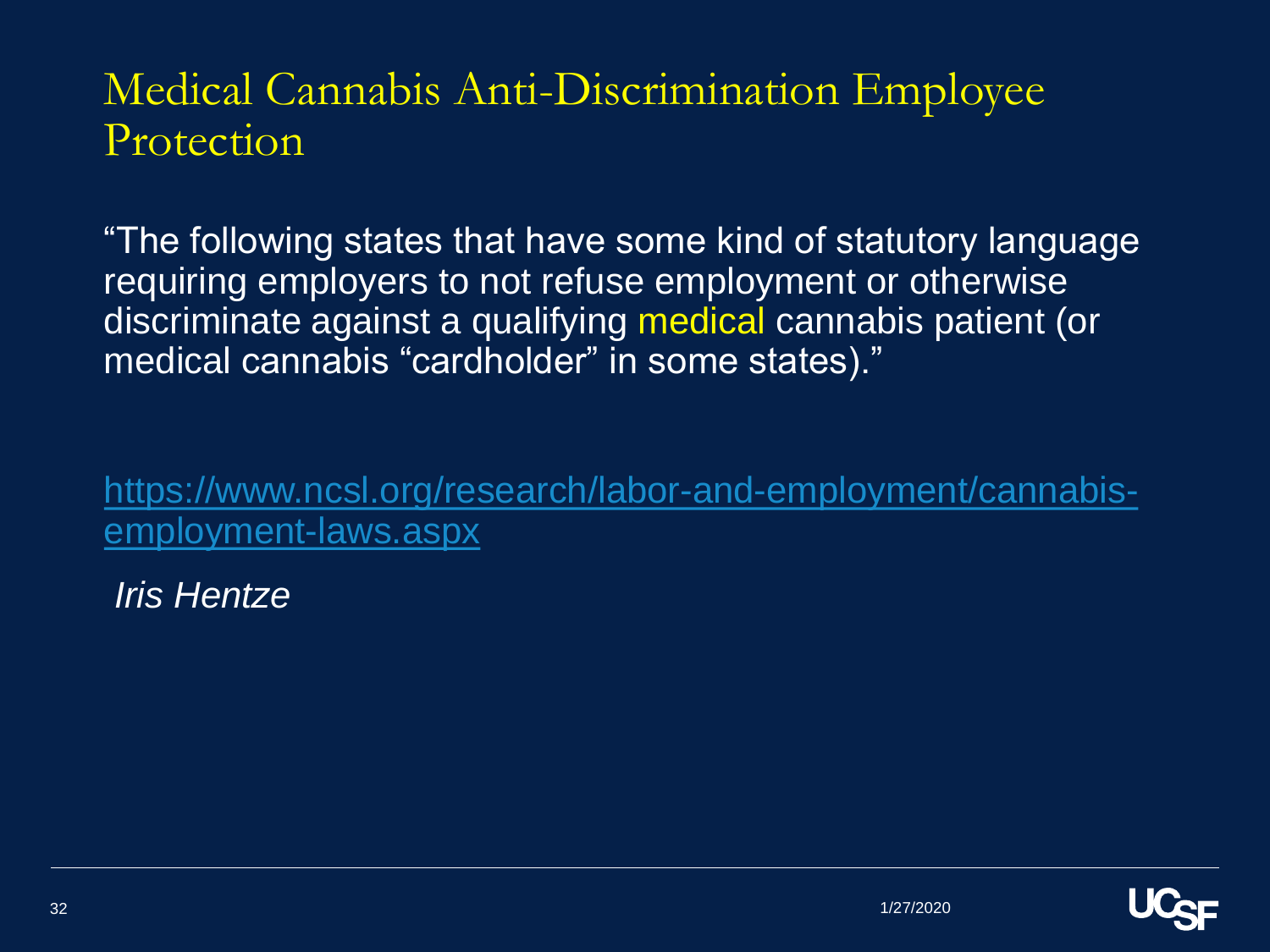#### Medical Cannabis Anti-Discrimination Employee Protection

Arizona

Arkansas

**Connecticut** 

**Delaware** 

District of Columbia

Illinois

**Maine** 

**Minnesota** 

Nevada \*

New York

**Oklahoma Pennsylvania** Rhode Island

\*Accommodations for Medical & Antidiscrimination for Recreational 2019

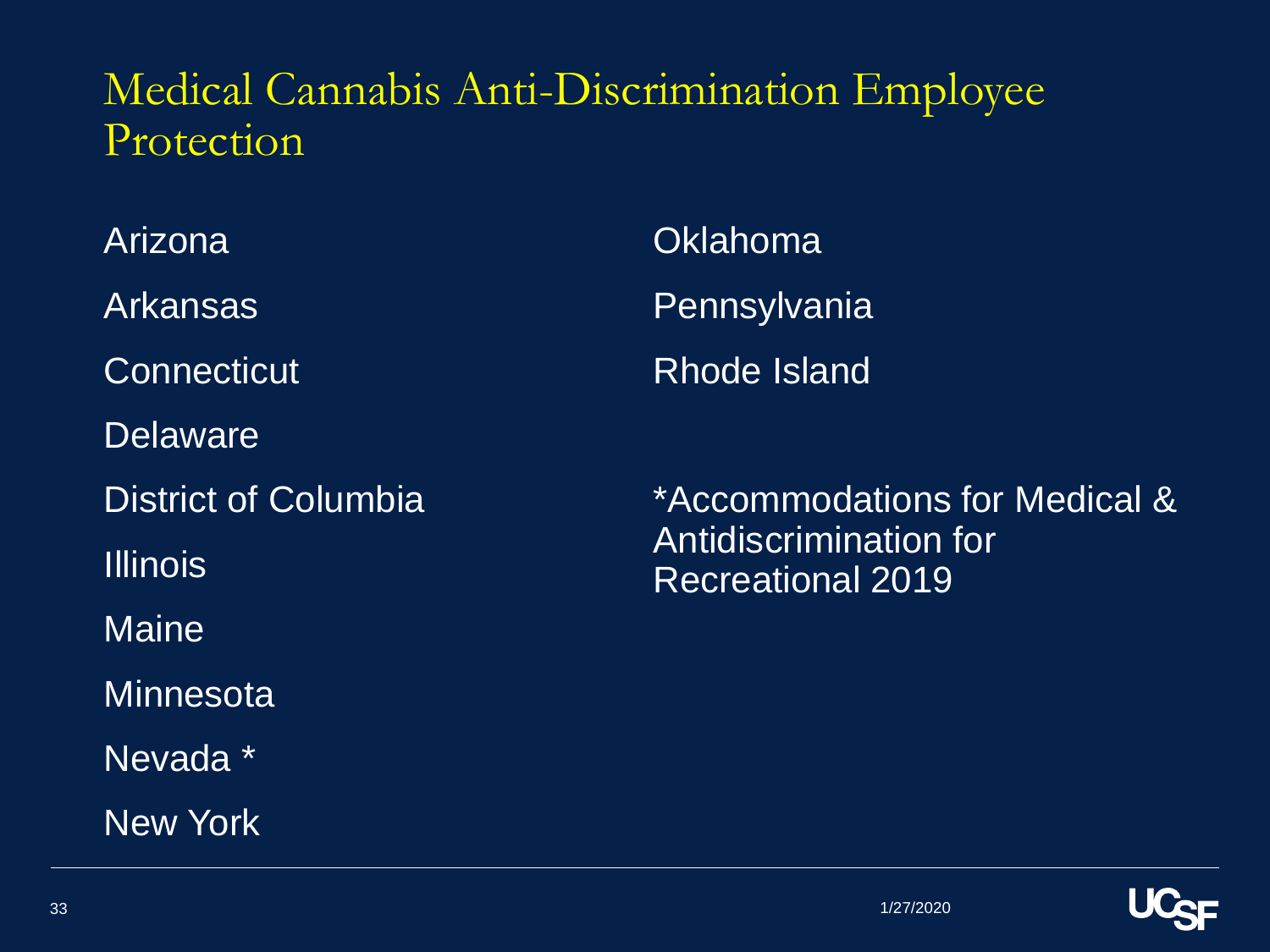#### https://www.ncsl.org/research/health/statemedical-marijuana-laws.aspx

| State<br>(click<br>state name to<br>jump to<br>program<br>information) | Statutory<br>Language<br>(year)                                        | Patient<br>Registry<br>or ID<br>cards | <b>Allows</b><br><b>Dispensaries</b> | Specifies<br>Conditions | Recognizes<br><b>Patients</b><br>from other<br>states                              | <b>State Allows for</b><br><b>Retail Sales/Adult</b><br>Use   |
|------------------------------------------------------------------------|------------------------------------------------------------------------|---------------------------------------|--------------------------------------|-------------------------|------------------------------------------------------------------------------------|---------------------------------------------------------------|
| Alaska                                                                 | Measure 8<br>(1998) SB 94<br>(1999) Statute<br>Title 17, Chapter<br>37 | Yes                                   | Yes                                  | Yes                     | No, but<br>adults over<br>21 may<br>purchase at<br>retail adult<br>dispensaries.   | <b>Ballot Measure 2</b><br>(2014)<br>Marijuana<br>Regulations |
| Arizona                                                                | Proposition 203<br>(2010)                                              | Yes                                   | Yes                                  | Yes                     | Yes, for AZ-<br>approved<br>conditions,<br>but not for<br>dispensary<br>purchases. |                                                               |

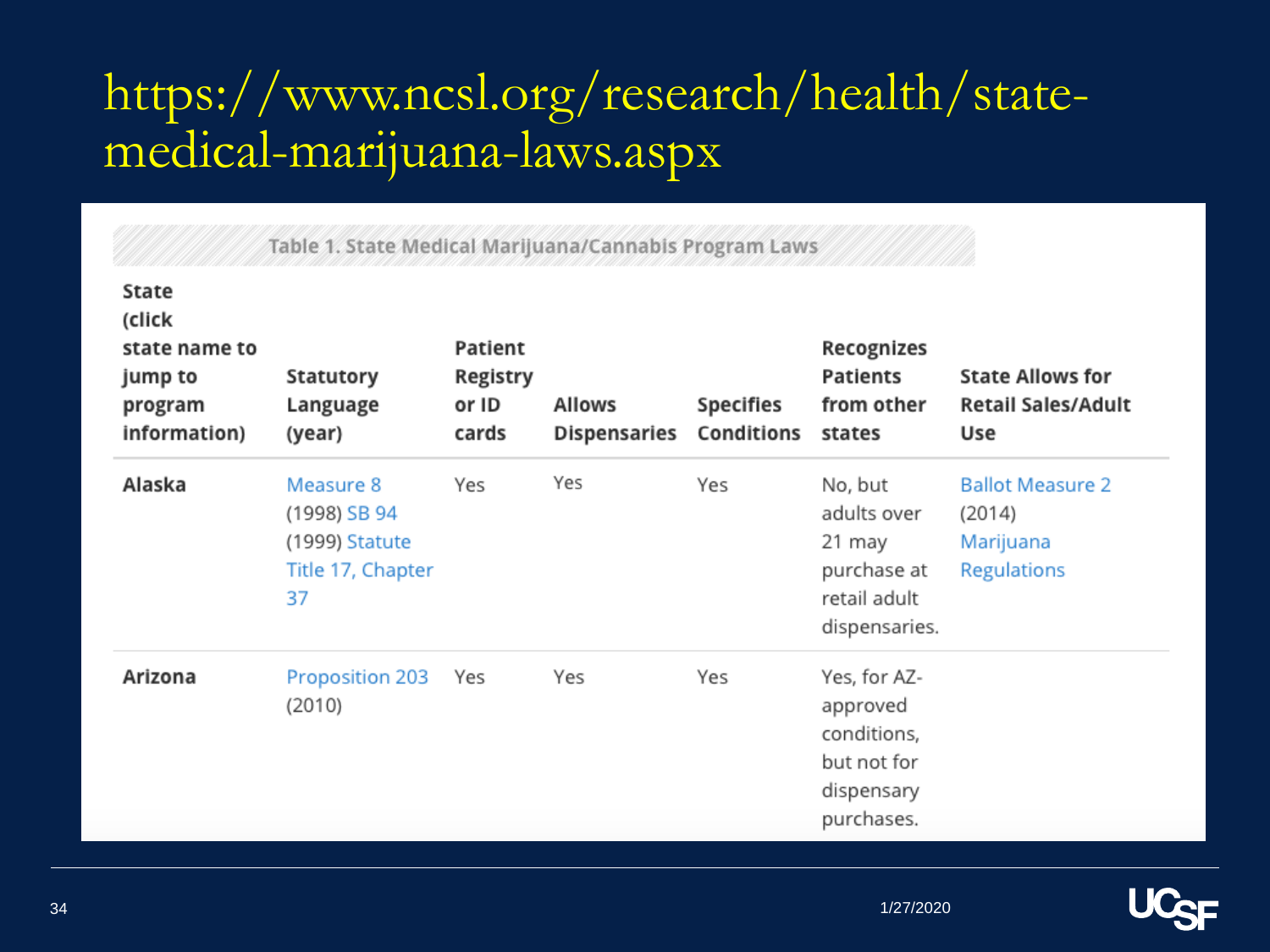#### Federation of State Medical Boards

Medical Marijuana State-by-State Overview

[http://www.fsmb.org/siteassets/advocacy/key-issues/medical](http://www.fsmb.org/siteassets/advocacy/key-issues/medical-marijuana-requirements-by-state.pdf)marijuana-requirements-by-state.pdf

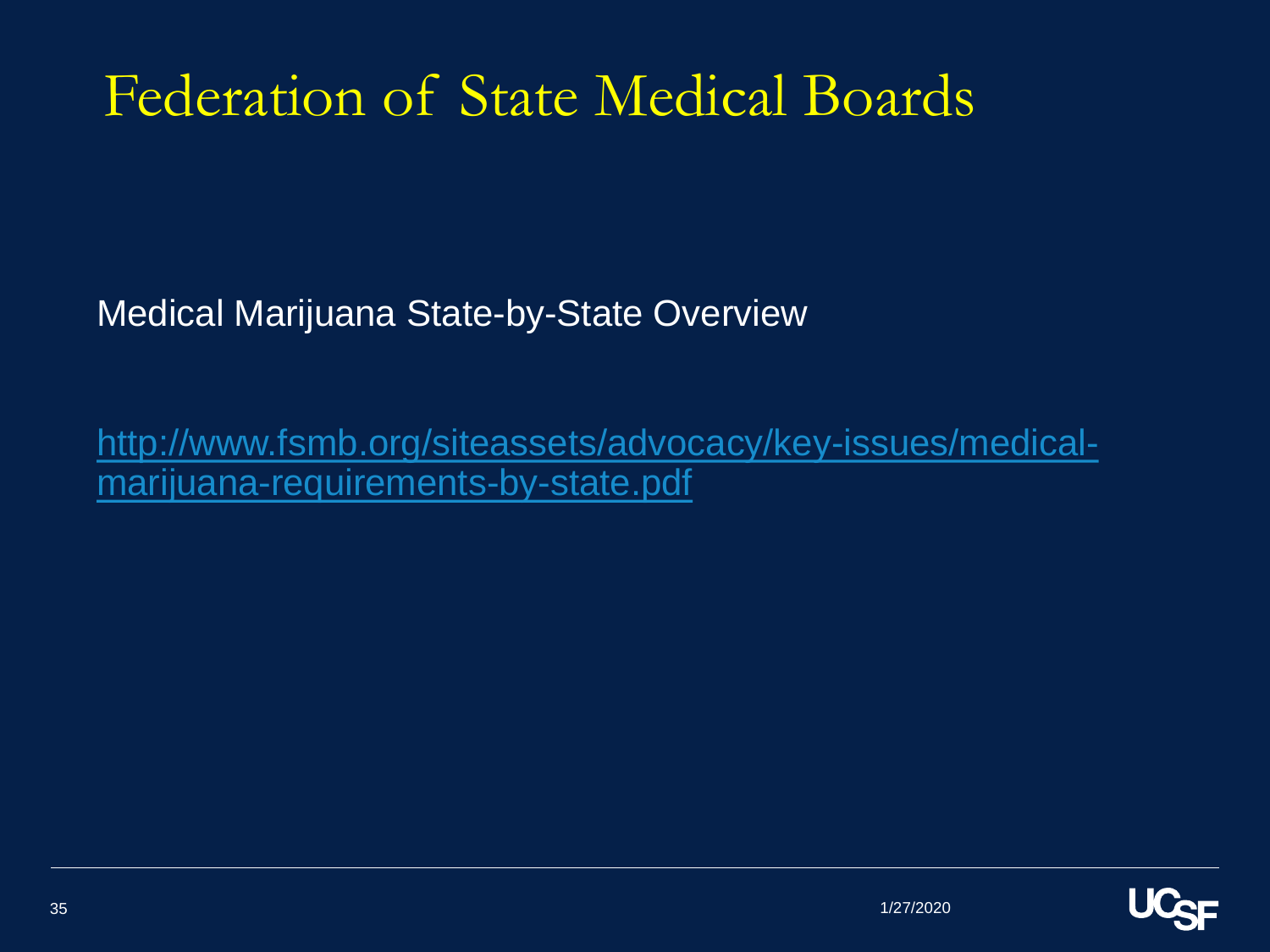#### Marijuana is a DEA Schedule I Substance

**E** Schedule I drugs, substances, or chemicals are defined as drugs with no currently accepted medical use and a high potential for abuse. Some examples of Schedule I drugs are:

> heroin, lysergic acid diethylamide (LSD), marijuana (cannabis), 3,4-methylenedioxymethamphetamine (ecstasy), methaqualone, and peyote

- **The Controlled Substances Act: physicians cannot legally** prescribe a Schedule I controlled substance
- "Recommendations", "Authorization", or "Referrals"

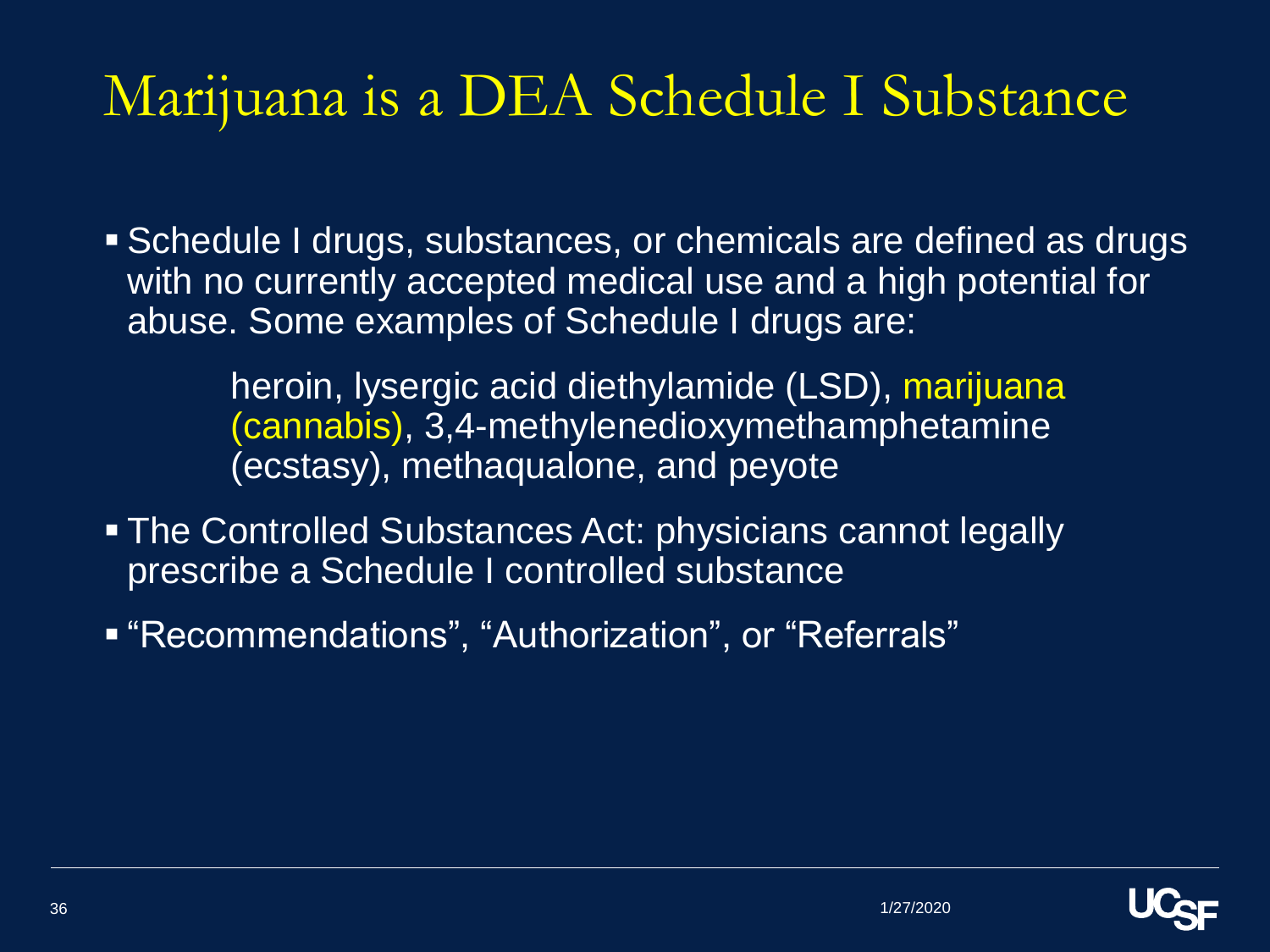# Marijuana Physician Training Issues

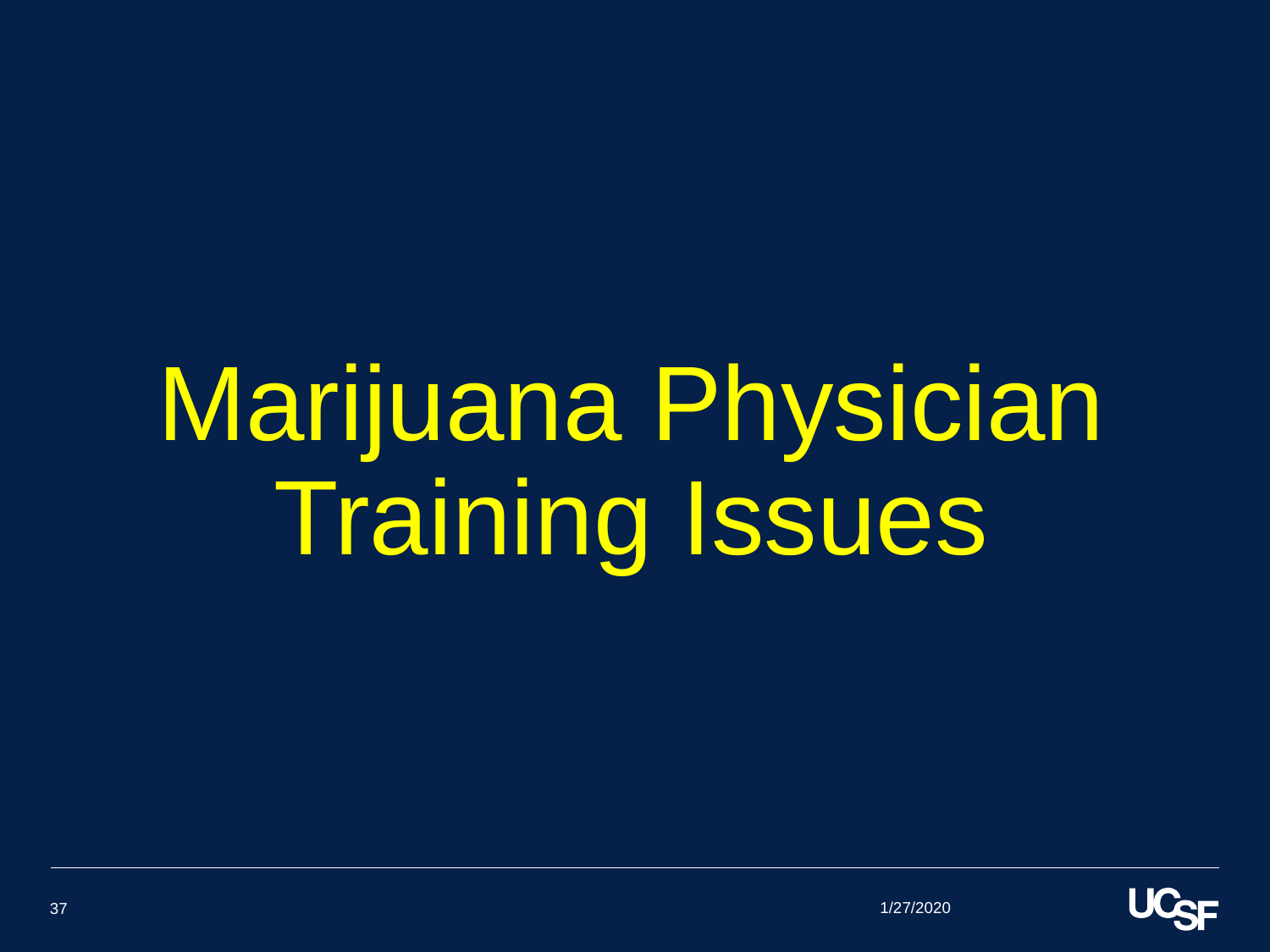#### Federation of State Medical Boards

"That, given the lack of data supporting clinical efficacy and difficulty evaluating impairment, state medical and osteopathic boards advise their licensees to abstain from the use of marijuana, for medical or recreational purposes, while actively engaged in the practice of medicine; and be it further

That the FSMB model policy, Essentials of a State Medical and Osteopathic Practice Act, Section IX, Disciplinary Action Against Licensees, D(19) be amended to include "marijuana" in the list of substances that impair ability."

Resolution 16-3

House of Delegates Meeting

April 30, 2016

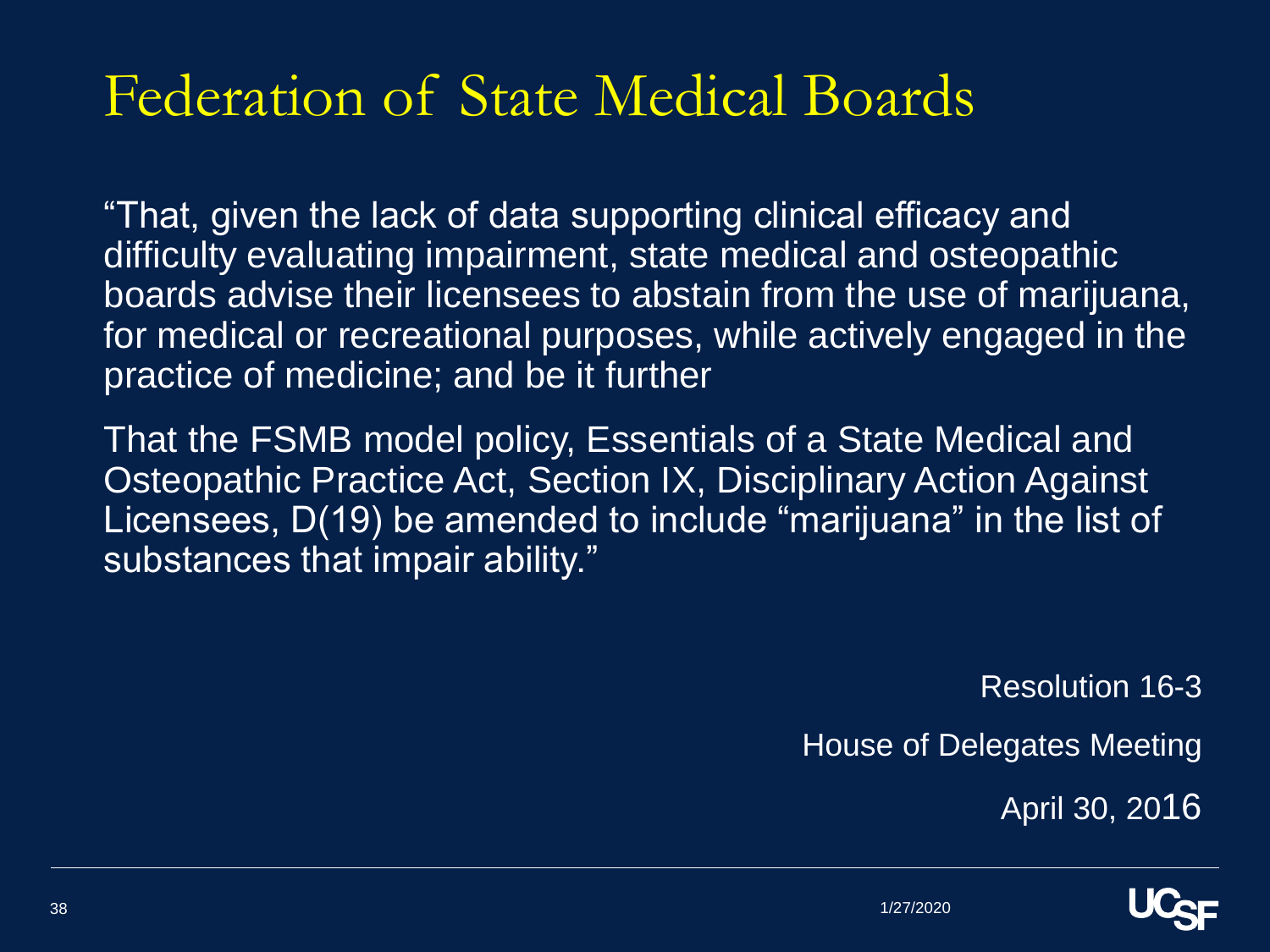#### Medical Board of California

**Medical Board of California: "** A physician cannot be impaired when practicing medicine whether they are using cannabis for medical purposes or for recreational use. If the physician is impaired from cannabis and/or any other controlled substance or alcohol, the doctor puts their patient at risk and the Board would look into any physician who is practicing medicine while impaired. The discipline that the Board can impose if it can prove that a physician has violated the Medical Practice Act can be as severe as license revocation."

Naveed Saleh, MD, MS, for MDLinx | December 20, 2018

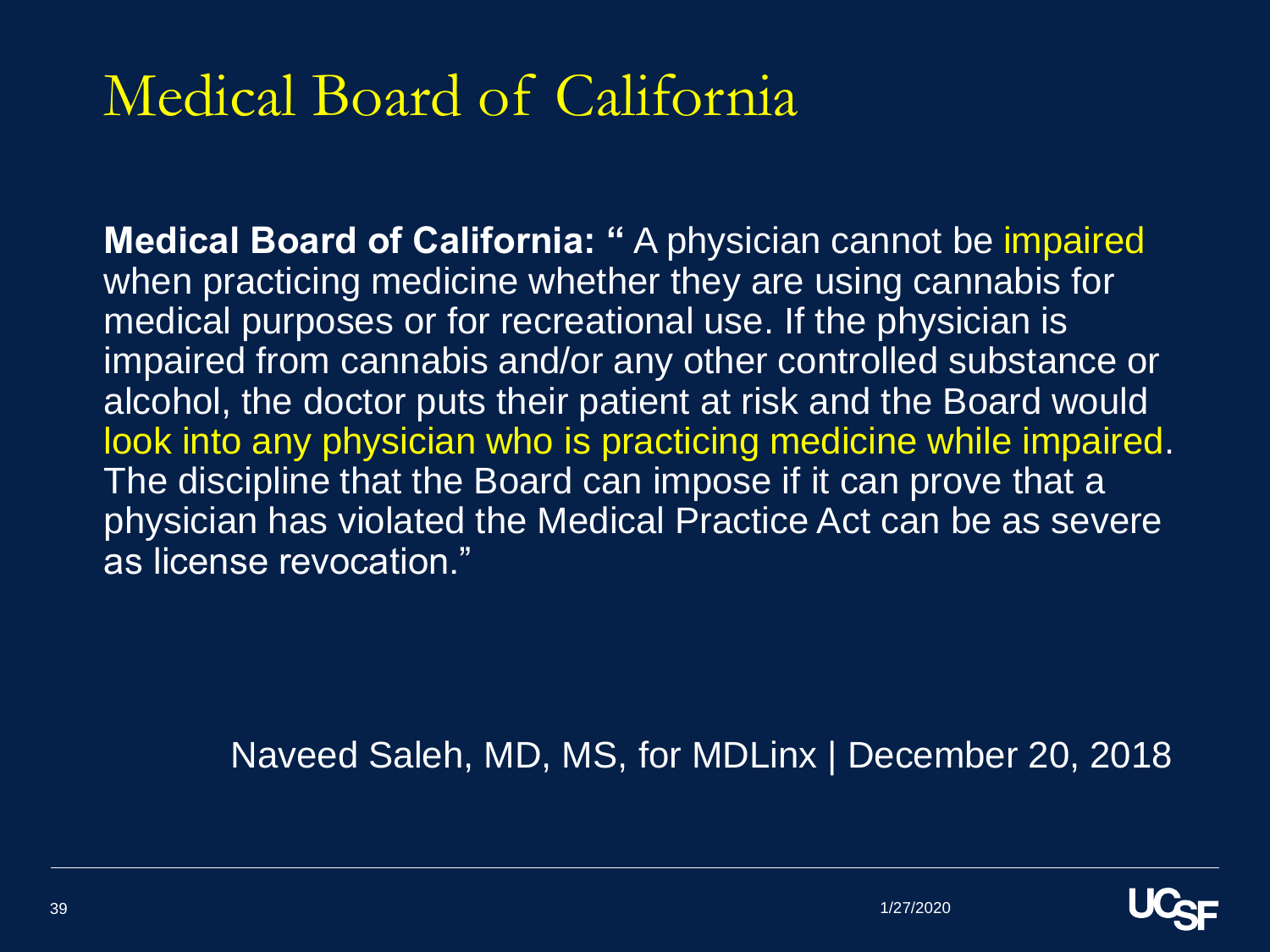#### Medical Board of California

**Medical Board of California: "I**n Fiscal Year 2017-2018, the Board took 59 actions against doctors for self-abuse of drugs and alcohol (9 license revocations, 17 surrendered licenses, 1 licensee placed on probation with suspension, 29 licensees placed on probation, and 3 public reprimands were issued)."

Naveed Saleh, MD, MS, for MDLinx | December 20, 2018

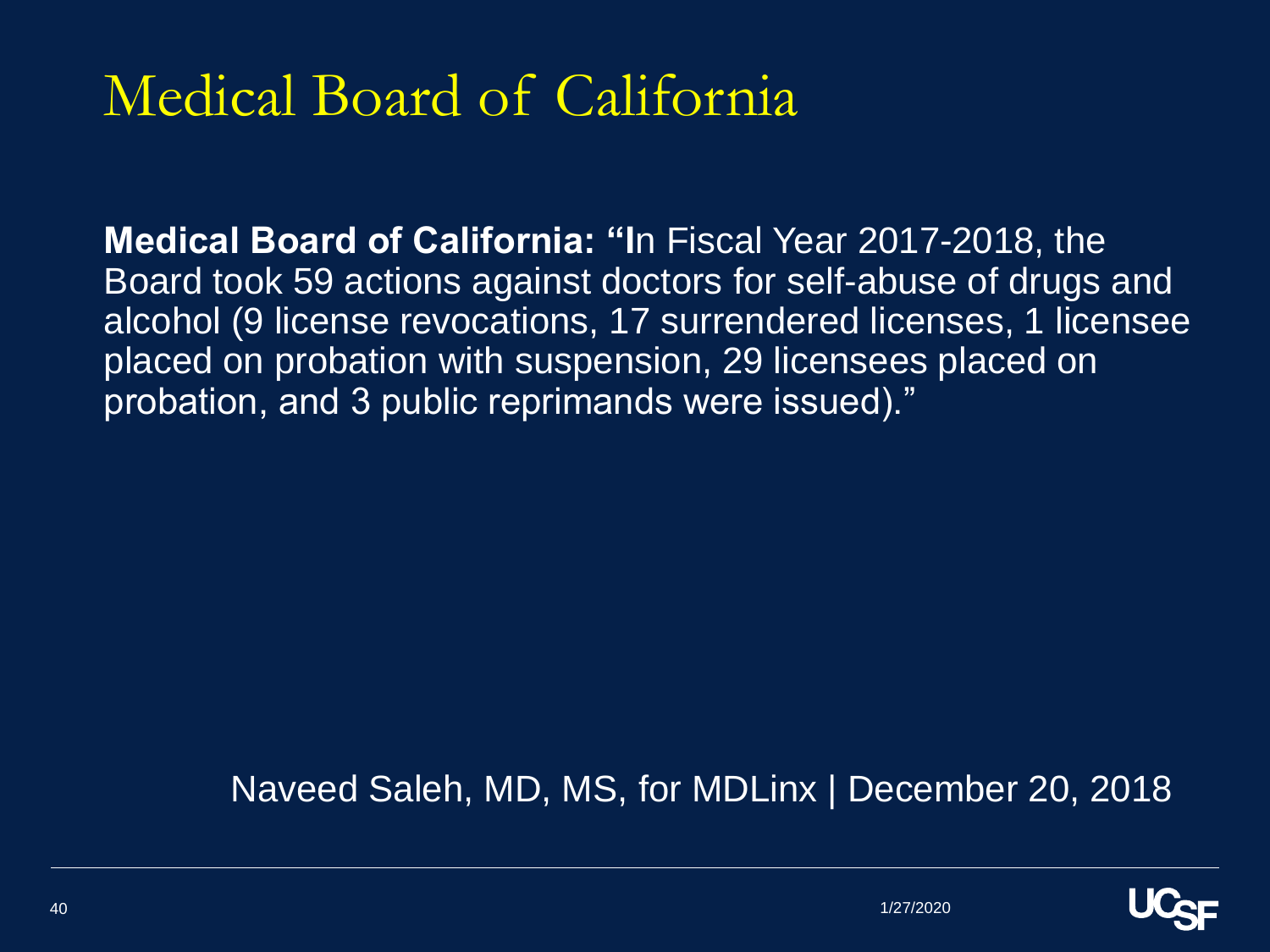#### California Medical License

A "yes" response to question 26-28 requires a signed and dated written explanation. Use the Explanation For Application Question (Form EXP) to provide your explanation.

- **Example 2 Are you currently enrolled in, or participating in any drug, alcohol,** or substance abuse recovery program or impaired practitioner program?
- Do you currently have any condition (including, but not limited to emotional, mental, neurological or other physical, addictive, or behavioral disorder) that impairs your ability to practice medicine safely?
- Do you currently have any other condition that impairs or limits your ability to practice medicine safely?

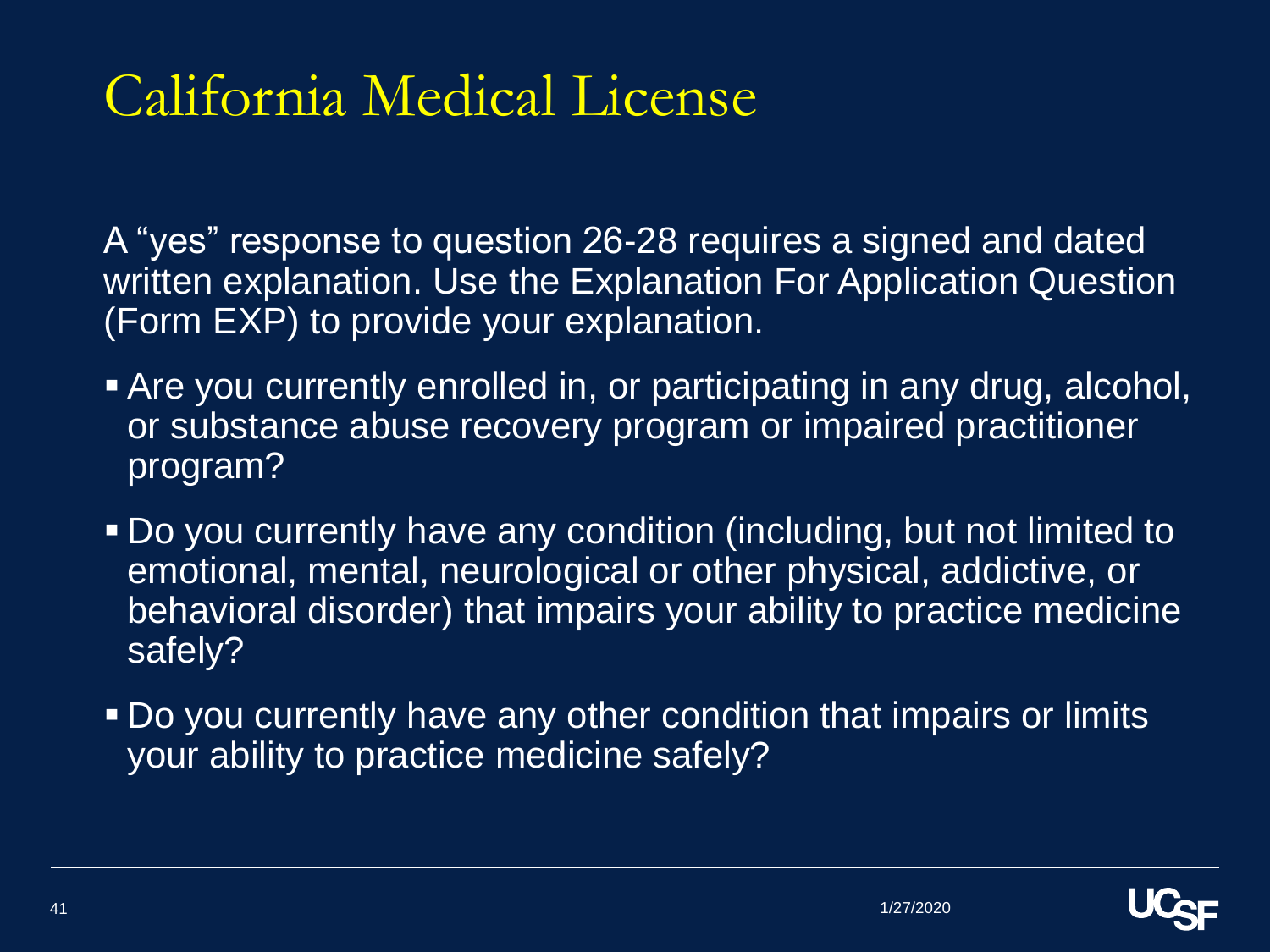

■ California has both adult and medical use regulated marijuana program.

**. Increasing number of clinical rotation partners requiring** substance screening.

**Residency Match Issues** 

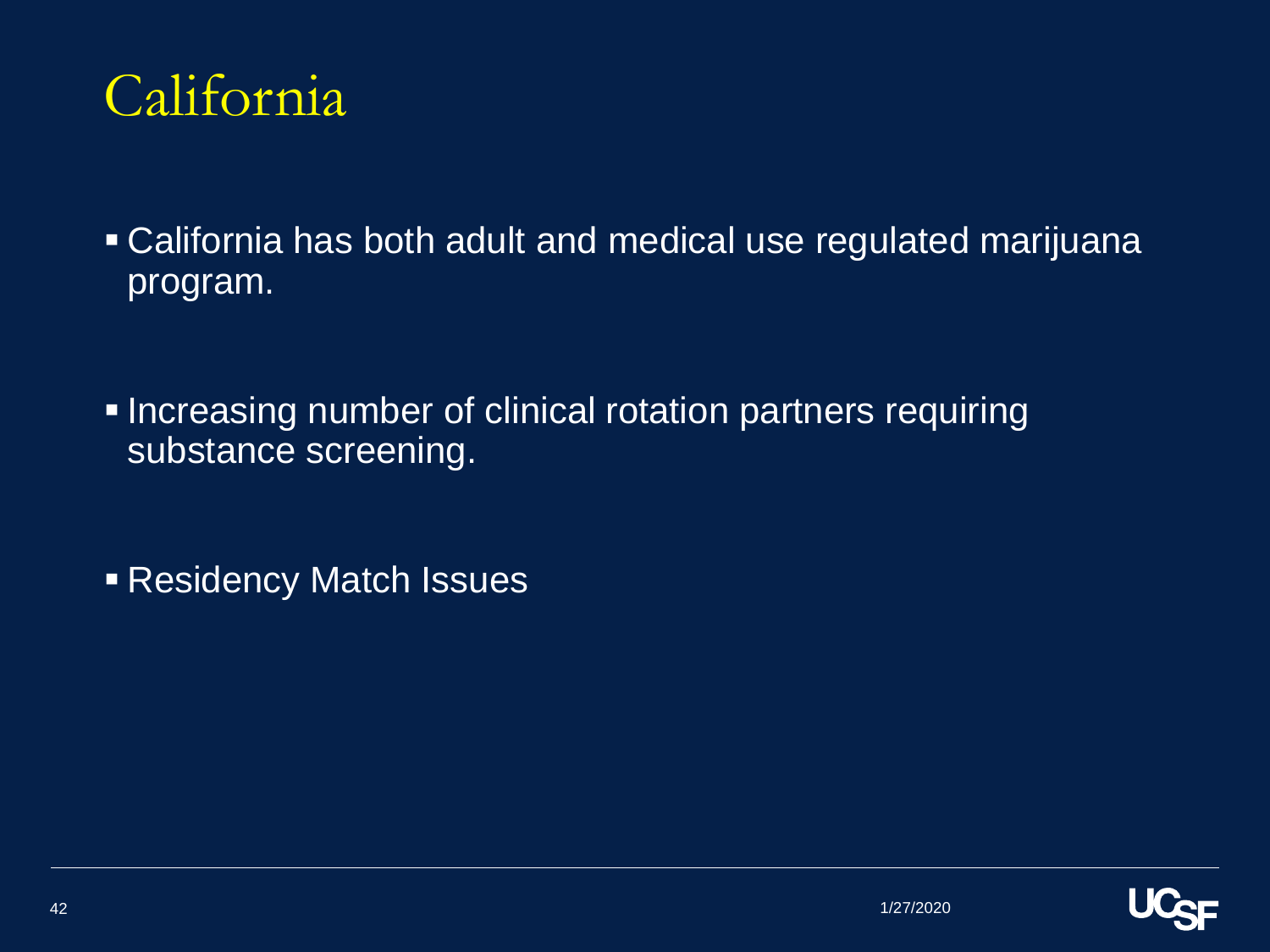#### Issues: Medical Marijuana

- Medical school graduates match positions revoked: positive for marijuana on required employment drug screen
- Valid prescriptions from a licensed physician for medical marijuana for an ICD 10 medical diagnosis
- **EXTED ADA protections for protected disabilities do not extend to the use of non-FDA approved medications.**
- Graduates may request and have been granted ADA protections if preemployment drug screens were positive for an FDA approved medications (Dronabinol / Marinol).
- **.** Institutions that employ residents are within their rights to deny employment because of the positive cannabinoid screen for marijuana use.

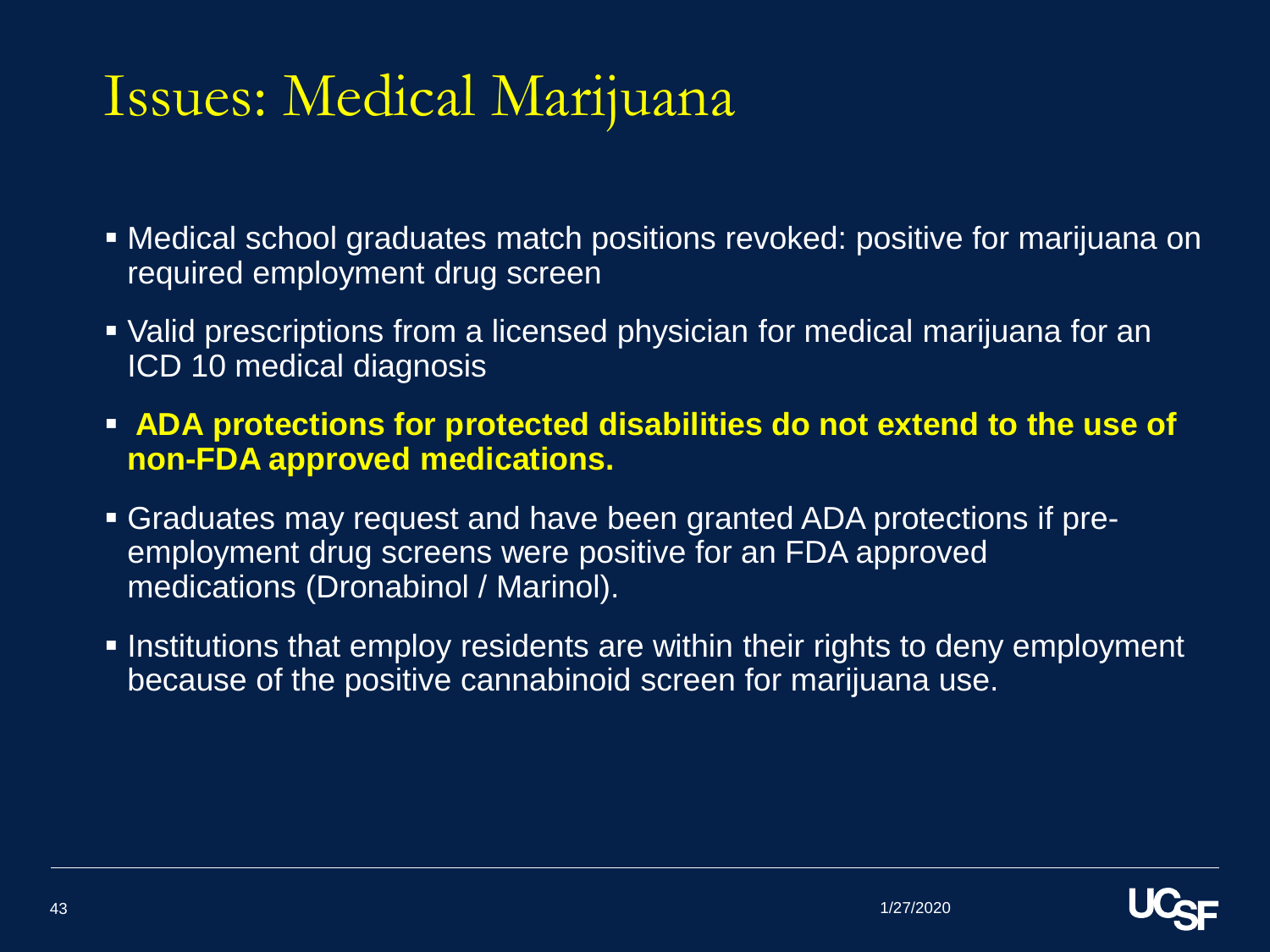#### Issues: Medical Marijuana

- **The residency program may apply to the National Residency** Match Program (NRMP) for a waiver in order to revoke the match.
- **If the waiver is approved, the graduate is no longer in the** residency program.
- **Matching in a state that has legalized marijuana does not protect** graduates from adverse consequences related to the use of legalized and / or medical marijuana.

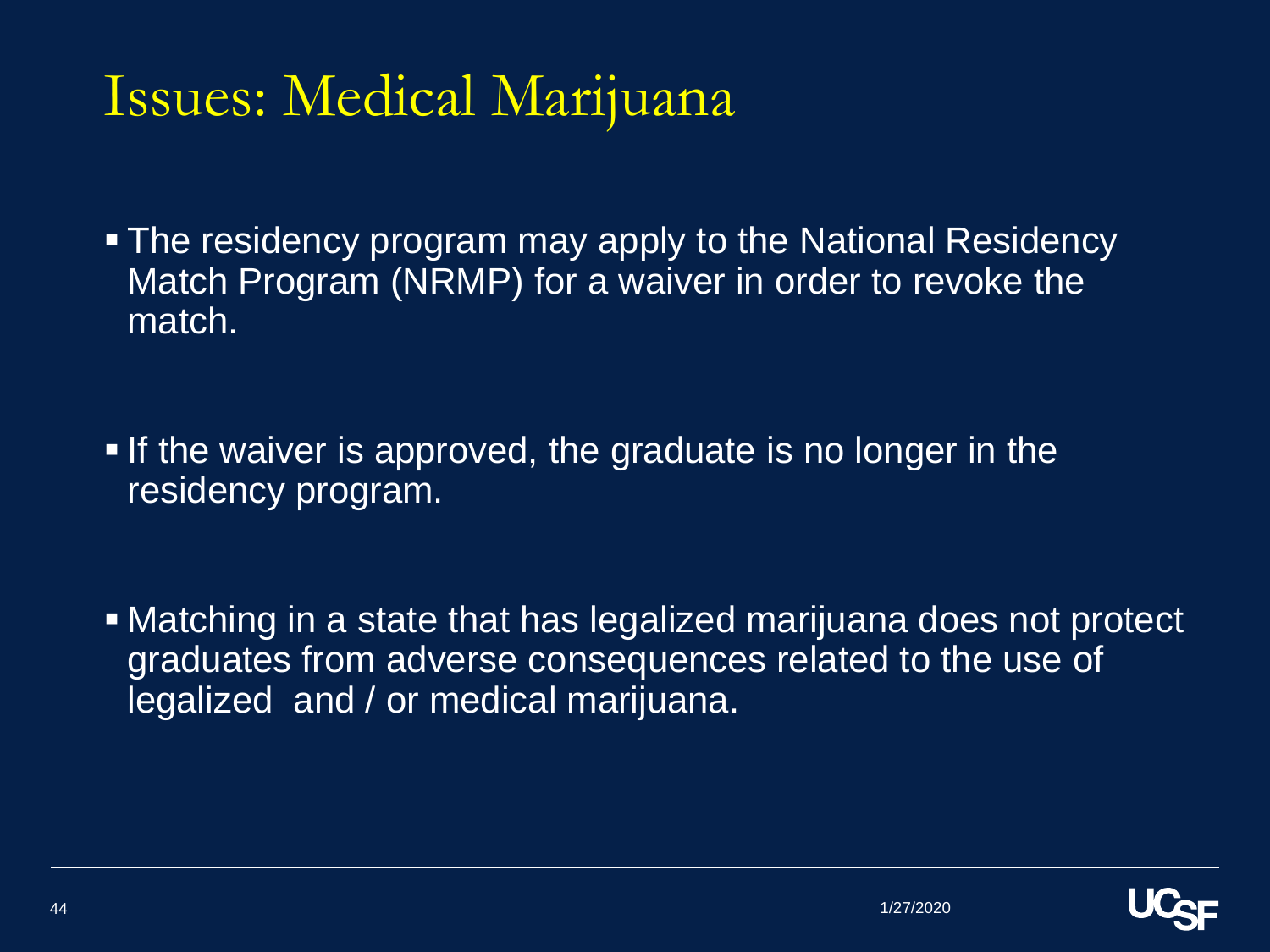#### Issues: Medical Marijuana

In addition, it must be noted that several medical student clinical sites require drug screening.

If one is on marijuana for a medical diagnosis, it may be worthwhile exploring treatment with an FDA approved medication with your treating clinician. Keep in mind that, depending on the length and frequency of use, marijuana has variable rates of clearance.

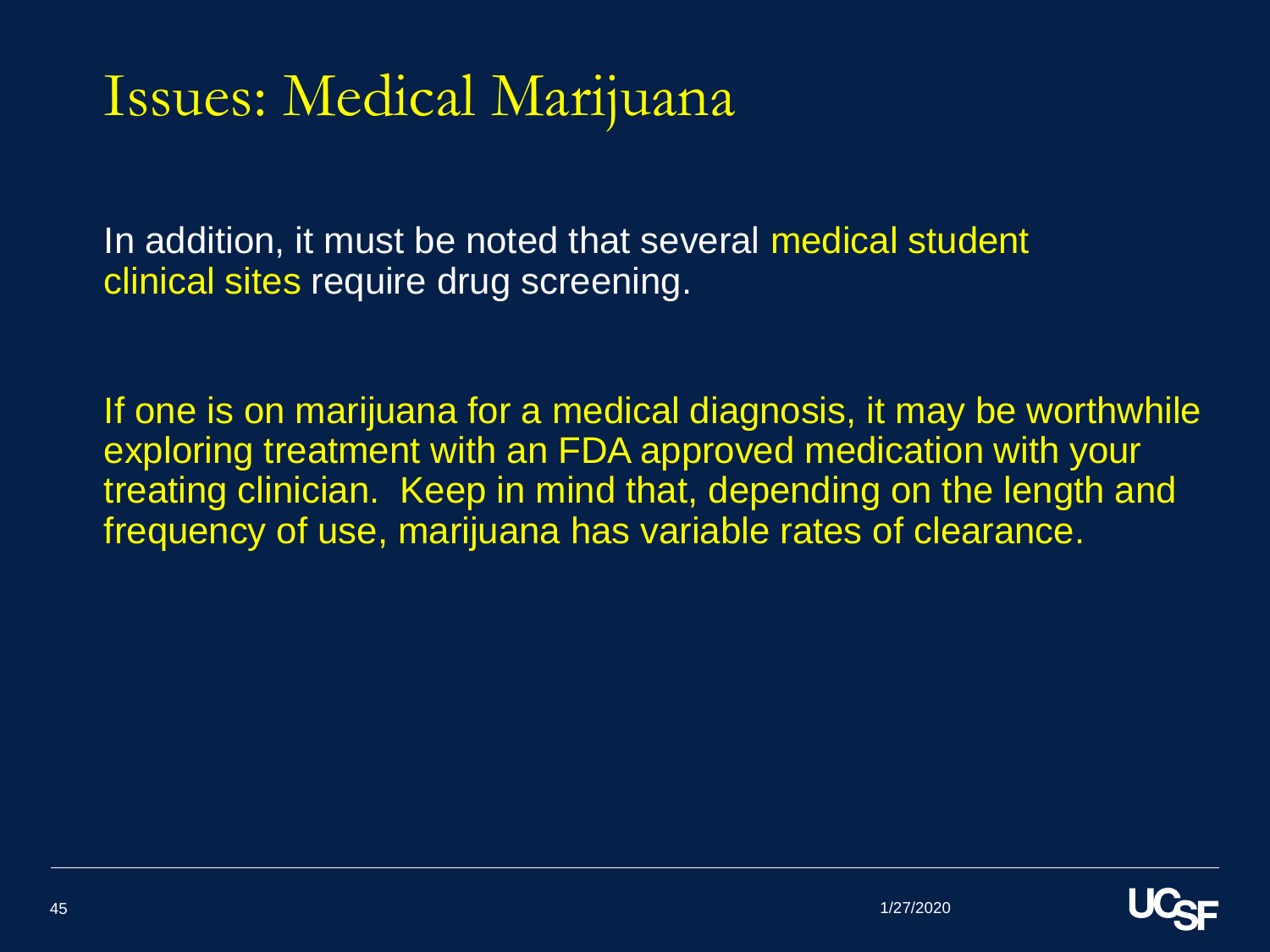## Issues: Recreational Marijuana

The same . . .

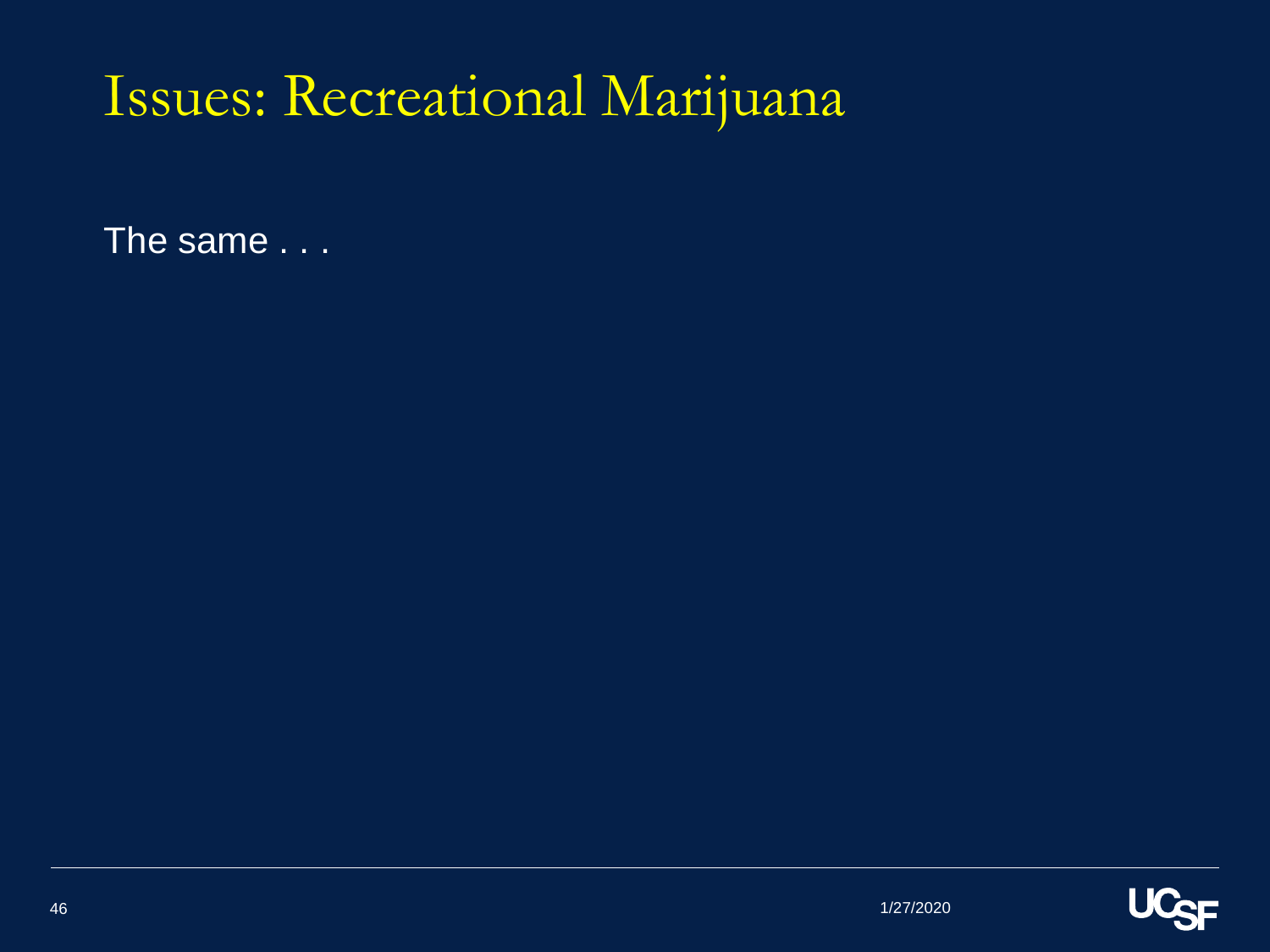Physicians who use marijuana, for medical or recreational use, must remember that, although their state may approve of use, other institutions in the state may still require a negative test for marijuana.

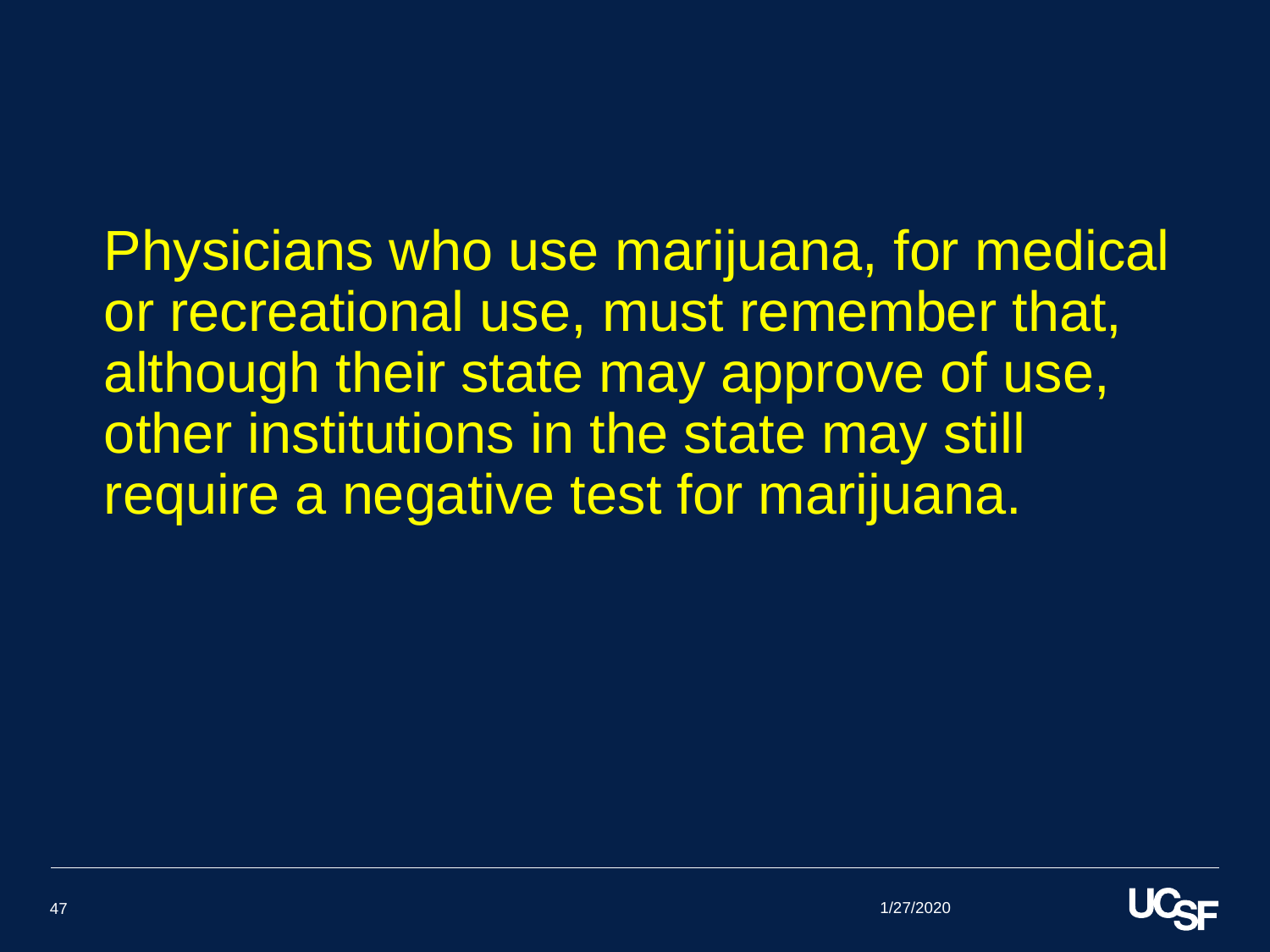# Discussion, Thoughts & **Questions**